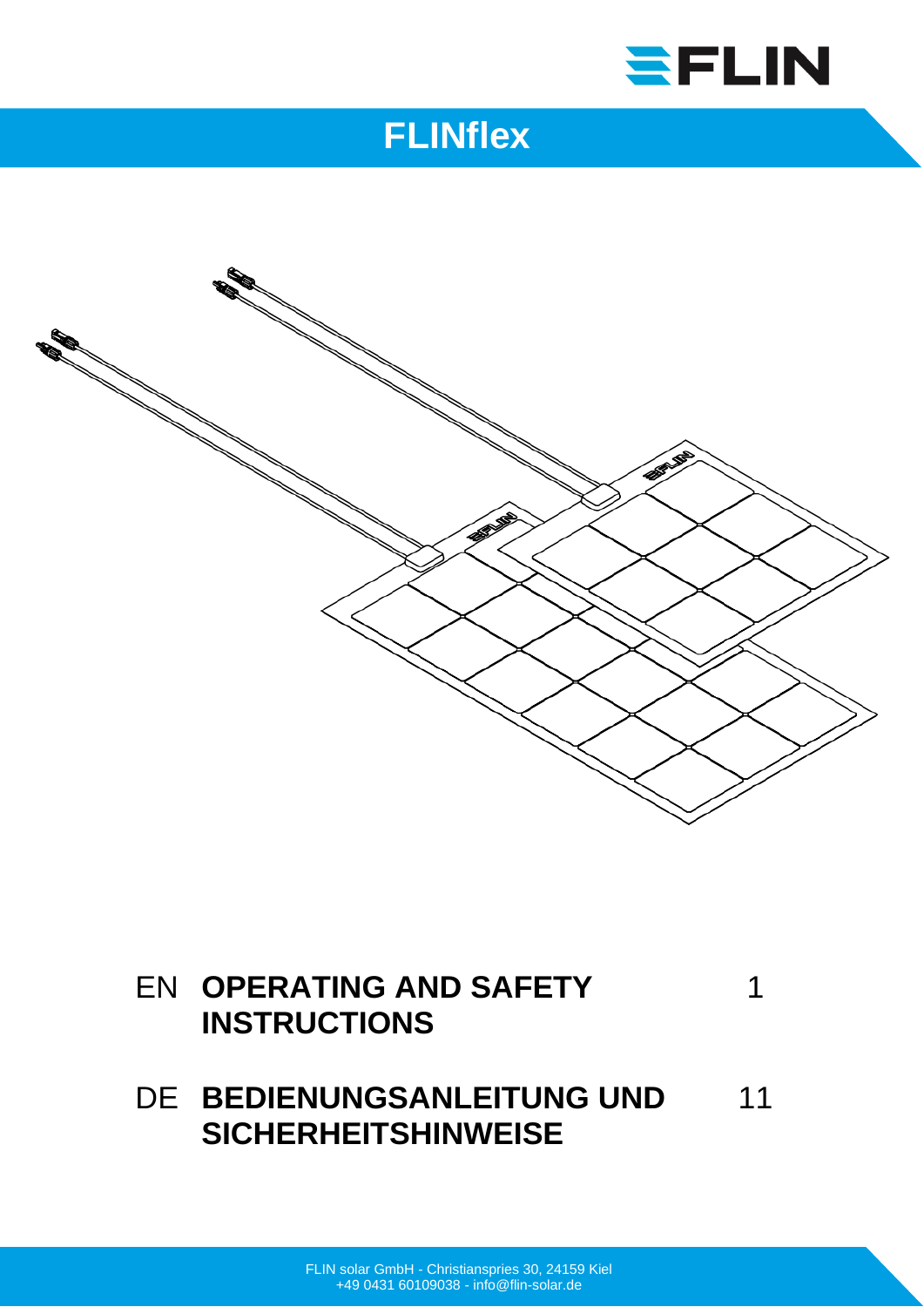

### **OPERATING AND SAFETY INSTRUCTIONS**

Dear Customer,

EN

thank you and congratulations on the purchase of the FLINflex! You can now efficiently convert and use the sun's energy for yourself without noise emissions independently of the power grid in remote locations, at anchor or while driving your electric motor!

**Please read the user manual and safety instructions carefully before using the product. Follow the listed instructions and advice to get the optimal use out of your FLINflex.**

Best regards

Your FLIN Team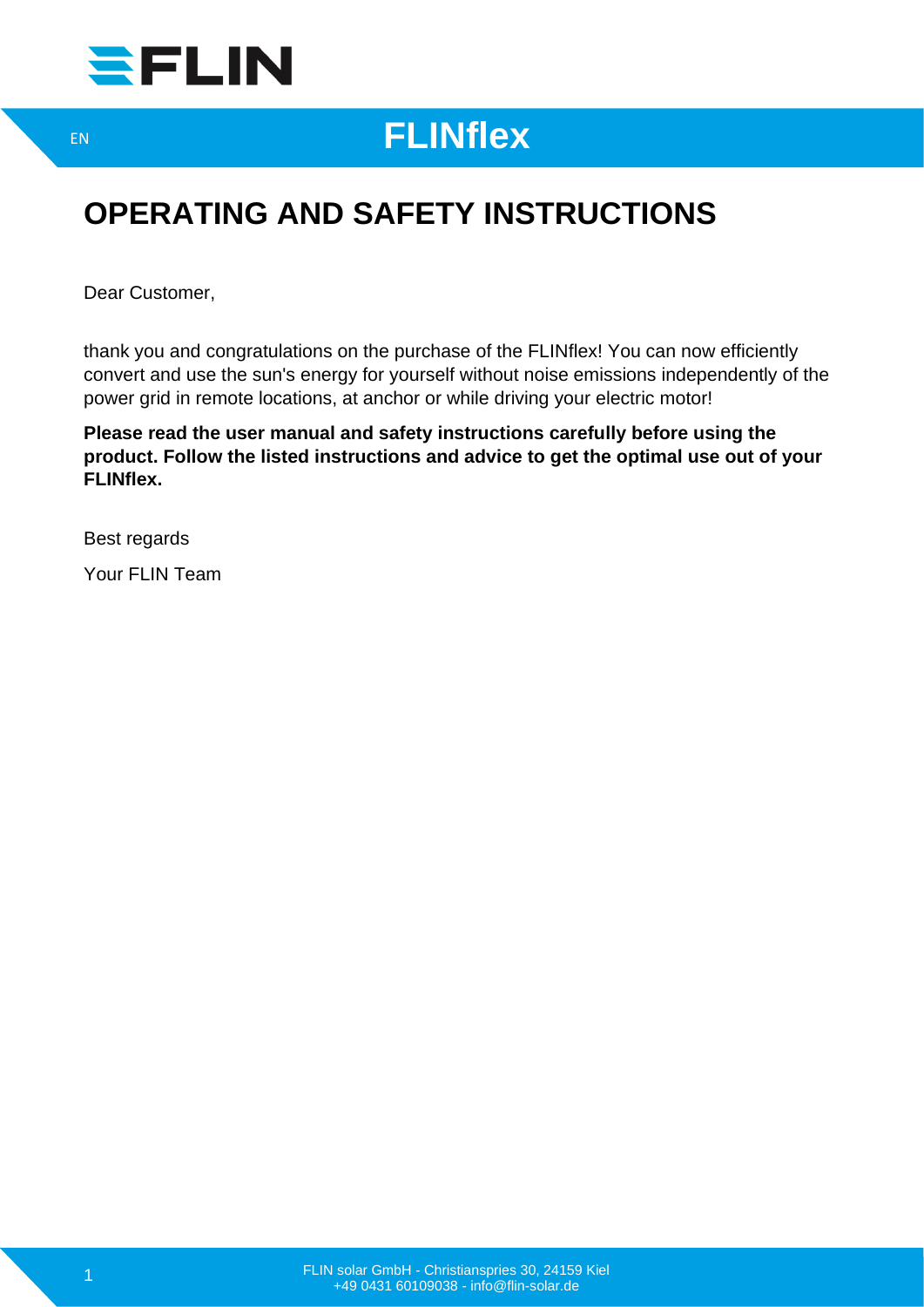

#### **Table of contents**

| $\mathbf 1$ |                 |  |  |  |  |
|-------------|-----------------|--|--|--|--|
| 2           |                 |  |  |  |  |
| 3           |                 |  |  |  |  |
| 4           |                 |  |  |  |  |
| 5           |                 |  |  |  |  |
| 6           |                 |  |  |  |  |
|             | 6.1             |  |  |  |  |
|             | 6.2             |  |  |  |  |
| $7^{\circ}$ |                 |  |  |  |  |
|             | 7.1             |  |  |  |  |
|             | 7.2             |  |  |  |  |
|             | 7.3             |  |  |  |  |
|             | 7.4             |  |  |  |  |
|             | 7.5             |  |  |  |  |
| 8           |                 |  |  |  |  |
| 9           |                 |  |  |  |  |
| 10          |                 |  |  |  |  |
| 11          |                 |  |  |  |  |
|             | 12 <sup>°</sup> |  |  |  |  |

#### <span id="page-2-0"></span>1 Scope of delivery

- FLINflex
- Instruction manual

### <span id="page-2-1"></span>2 Additionally needed

- MPPT controller matched to the power of the FLINflex and to your on-board power system
- Connection from the controller to the FLINflex: Deck feedthrough or MC4 extension cable
- Connection from controller to battery

**EN**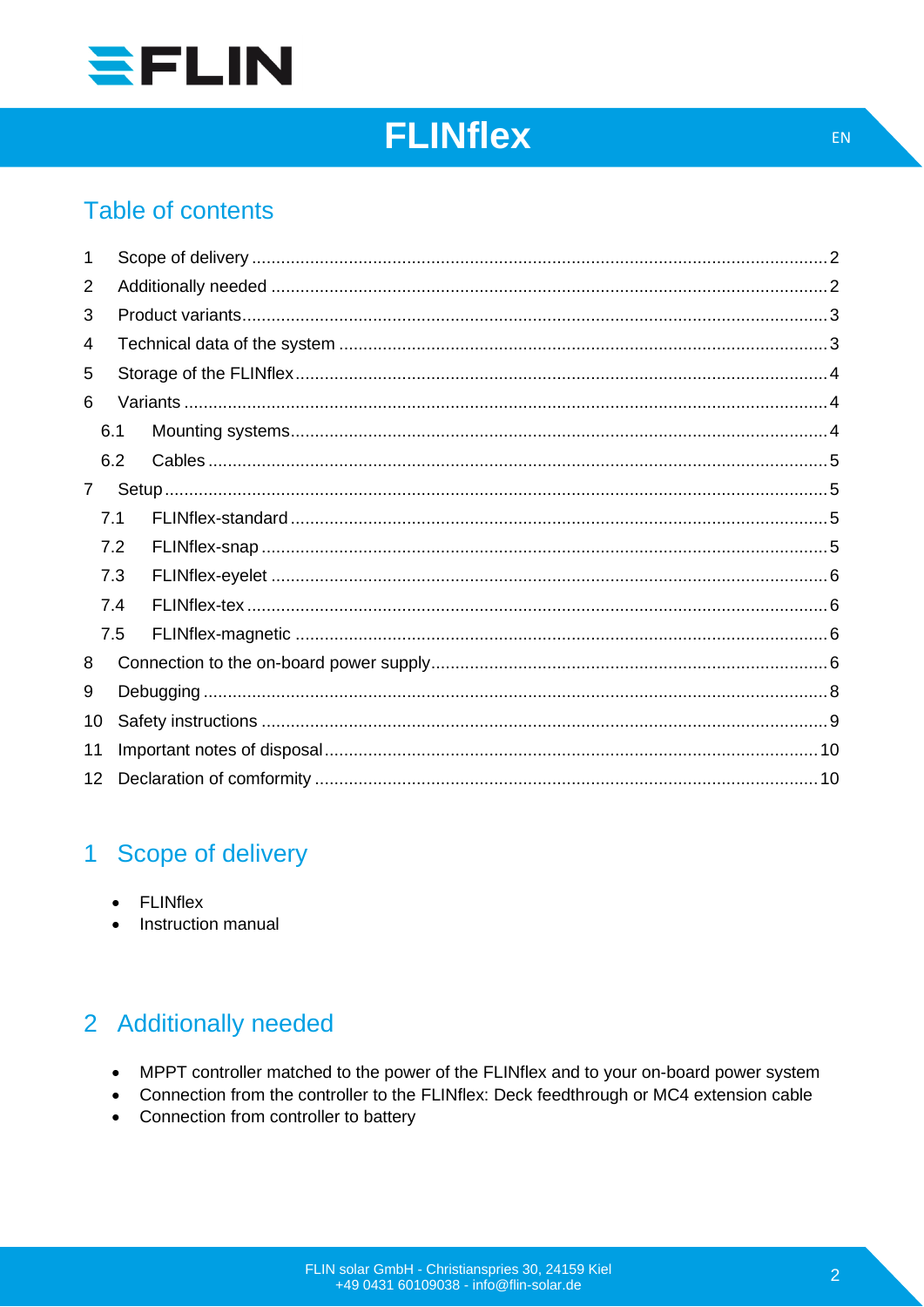

### <span id="page-3-0"></span>3 Product variants

• FLINflex 50W

EN

- FLINflex 100W
- FLINflex Custom

### <span id="page-3-1"></span>4 Technical data of the system

| Model*                  | 50W Panel                     | 100W Panel                     |  |
|-------------------------|-------------------------------|--------------------------------|--|
| <b>Dimensions</b>       | 565 mm x 535 mm<br>$x 1.5$ mm | 1045 mm x 535 mm<br>$x 1.5$ mm |  |
| <b>Cabel length</b>     | 1000 mm                       |                                |  |
| <b>Plug type</b>        | MC4                           |                                |  |
| Weight                  | 830g                          | 1450g                          |  |
| <b>Power</b>            | 50W                           | 100W                           |  |
| $V_{OC}$                | 6.4V                          | 12.9V                          |  |
| $I_{SC}$                | 9.7A                          |                                |  |
| <b>VMPP</b>             | 5.6V                          | 11.3V                          |  |
| <b>IMPP</b>             | 8.9A                          |                                |  |
| <b>Protection class</b> |                               | IP <sub>67</sub>               |  |

\* There is an additional possibility to manufacture a customized solar panel.

The parameters may differ depending on the configuration.

Note: The data listed are guide values which are subject to a production-related tolerance.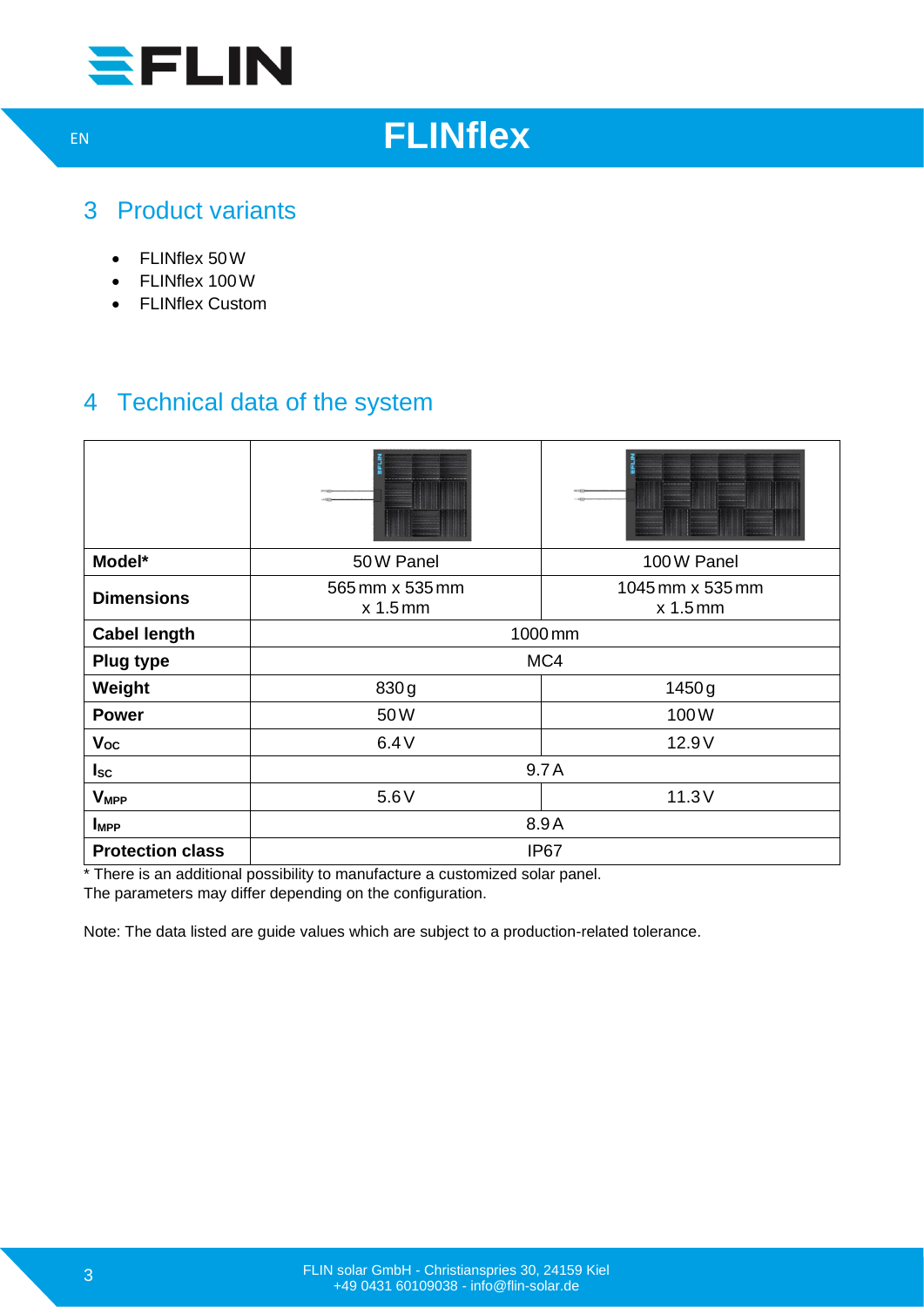

### <span id="page-4-0"></span>5 Storage of the FLINflex

Store the FLINflex in a dry place when not in use. During storage, make sure that no heavy and/or sharp objects are lying on or pressing against the FLINflex. No impact loads, for example in the storage locker due to winch handle, anchor or cockpit table, may act on the FLINflex. It is recommended to use the additionally available FLINbag in the appropriate size.





EN

Dimensions: **680mm x 565mm x 100mm 1150mm x 550mm x 130mm**

#### <span id="page-4-1"></span>6 Variants

The FLINflex series is highly customizable due to its different mounting systems and cable variants. Depending on the application, the appropriate configuration can be selected.

#### <span id="page-4-2"></span>6.1 Mounting systems

We have designed many different, innovative mounting systems to make it possible to use solar energy at almost any point on the boat.

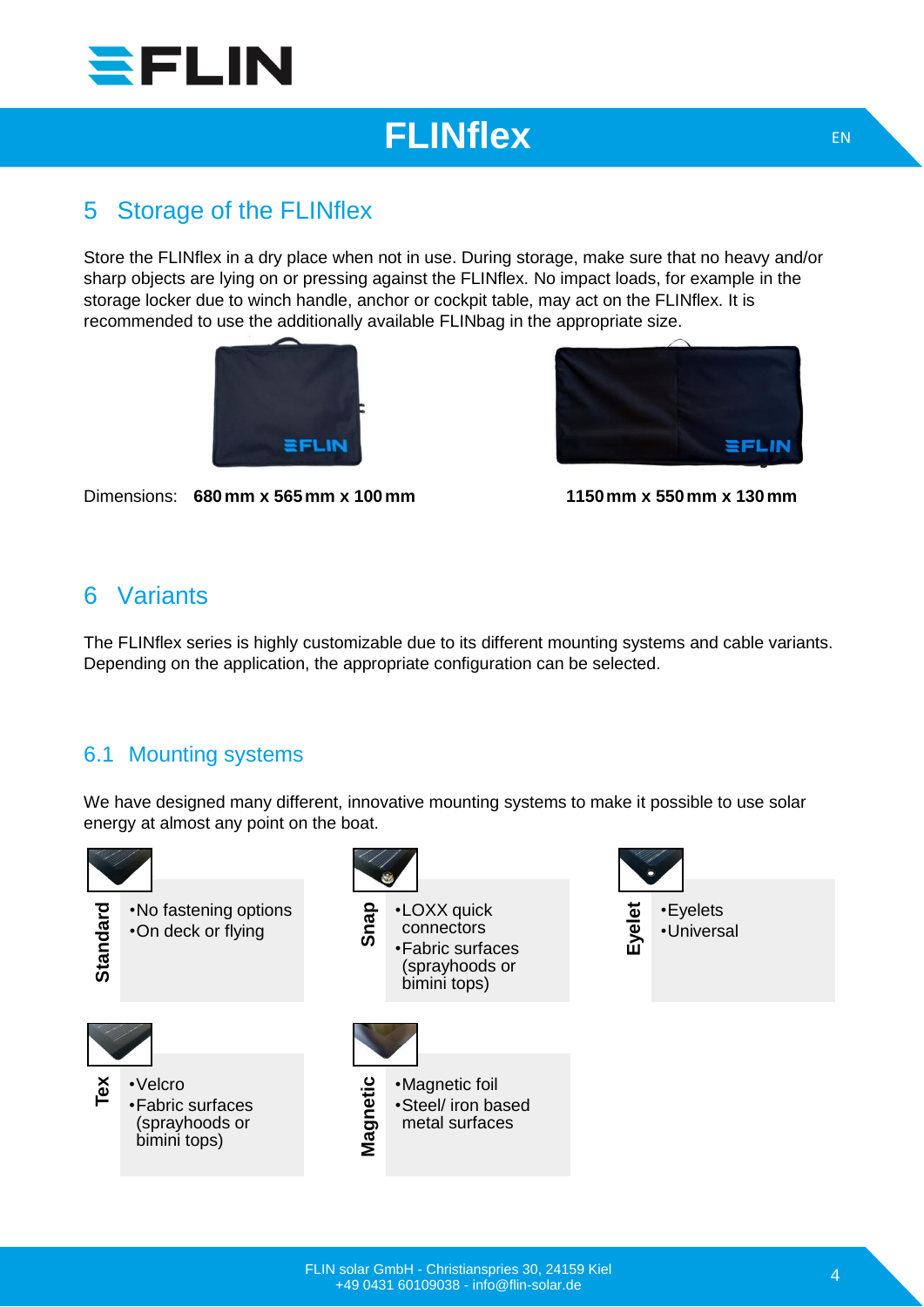

#### <span id="page-5-0"></span>6.2 Cables

EN

The connection cables of the solar modules are equipped with seawater-proof MC4 plugs and have a standard length of 1m. You can choose between different cable variants. We can also supply customised cable lengths on request.



### <span id="page-5-1"></span>7 Setup

The FLINflex is delivered to you as a fully assembled system. The installation on board depends on the selected configuration. The following explanation is therefore divided according to the different mounting systems. It is recommended to carry out the first commissioning when there is no wind and no waves. The alignment of the FLIN-flex modules should be towards the sun if possible. If the solar power is less than 600W, any number of panels can be connected in series. FLIN solar panels of different sizes can also be combined. A wiring example can be found in the in the download section of our website.

#### <span id="page-5-2"></span>7.1 FLINflex-standard

The FLINflex-standard has no further fastening options. For example, it can be screwed to the deck via the approx. 25mm wide edge or used flying. It is important to note that a minimum distance of 10 mm to the solar cell is taken into account when screwing. In this way, damage and the resulting reduction in solar power can be avoided.

#### <span id="page-5-3"></span>7.2 FLINflex-snap

The FLINflex-snap is preferably used on fabric surfaces such as sprayhoods or bimini tops. For this purpose, have your sailmaker insert the Loxx connectors in the desired places. Then the FLINflex-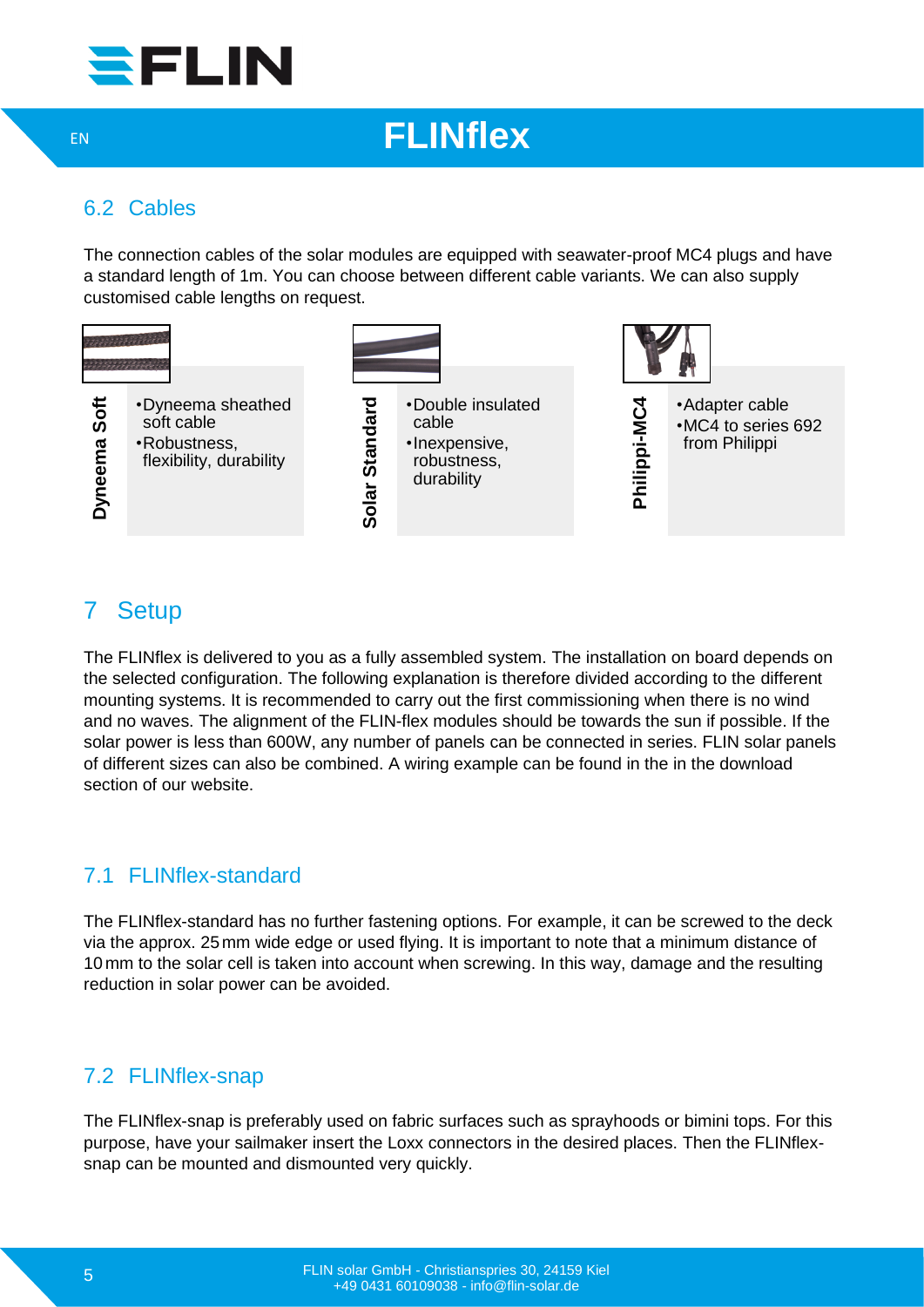

#### <span id="page-6-0"></span>7.3 FLINflex-eyelet

Eyelets attached to the solar panel allow universal application on board. For example, you can fix the modules with ropes in any place and align them to the sun.

#### <span id="page-6-1"></span>7.4 FLINflex-tex

The FLINflex-tex can be attached to your sprayhood or other textiles using Velcro. Have your sailmaker sew the included Velcro tabs onto the desired surface. Then the FLINflex-tex can be mounted and dismounted very quickly.

#### <span id="page-6-2"></span>7.5 FLINflex-magnetic

Due to the magnetic foil on the back of the solar panel, the FLINflex-magnetic finds a hold on any steel or iron based metal surface: For example, it can be fixed to the car door or on the roof when camping, depending on the position of the sun. For an independent power supply, the surfaces of a container can be equipped if necessary without permanently mounting the panels.

#### <span id="page-6-3"></span>8 Connection to the on-board power supply

Via MC4 or series 692 from Philippi connectors, the FLINflex can be connected to the charge controller and thus to the on-board power supply of your sailing yacht.



EN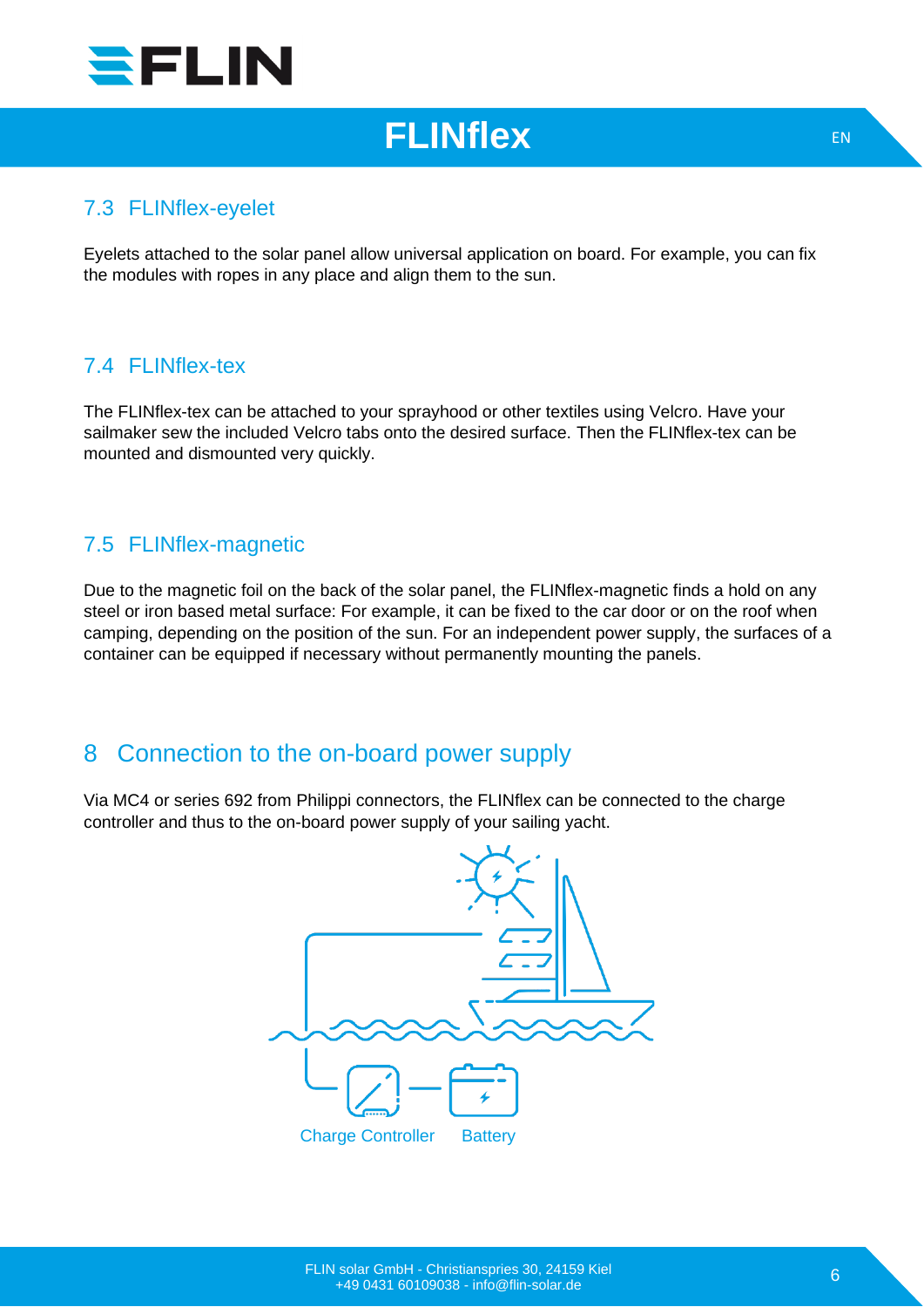

EN

### **FLINflex**

When selecting the charge controller, observe the technical data of the FLINflex and the charge controller. Compatible charge controllers are listed in the table below. You can also purchase them via the FLIN solar website.

The choice of the MPPT solar charge controller depends on your on-board voltage and the size of the FLINflex. We are happy to offer you the appropriate charge controller along with the FLINflex.

|                      | <b>MPPT-Solar-Charge Controller</b> |                       |                       |
|----------------------|-------------------------------------|-----------------------|-----------------------|
| <b>FLINflex</b>      | 12V                                 | <b>24 V</b>           | 48 V                  |
| <b>FLINflex 50W</b>  | Western WMarine 10                  | Western WMarine 10    | Genasun GVB-8 48V     |
| <b>FLINflex 100W</b> | Western WMarine 10                  | Western WMarine 10    | Genasun GVB-8 48V     |
| <b>FLINflex 150W</b> |                                     | Western WMarine 10    | Genasun GVB-8 48V     |
| <b>FLINflex 200W</b> | Victron Energy 75/15                | Western WMarine 10    | Genasun GVB-8 48V     |
| <b>FLINflex 250W</b> | Victron Energy 100/20               | Victron Energy 75/15  | Genasun GVB-8 48V     |
| <b>FLINflex 300W</b> | Victron Energy 100/20               | Victron Energy 75/15  | Genasun GVB-8 48V     |
| <b>FLINflex 350W</b> | Victron Energy 100/30               | Victron Energy 75/15  | Genasun GVB-8 48V     |
| <b>FLINflex 400W</b> | Victron Energy 100/30               | Victron Energy 75/15  |                       |
| <b>FLINflex 450W</b> | Victron Energy 100/30               | Victron Energy 75/15  | -                     |
| <b>FLINflex 500W</b> | Victron Energy 100/50               | Victron Energy 100/20 | $\blacksquare$        |
| <b>FLINflex 550W</b> | Victron Energy 100/50               | Victron Energy 100/20 |                       |
| <b>FLINflex 600W</b> | Victron Energy 100/50               | Victron Energy 100/30 | Victron Energy 100/20 |

The MPPT solar charge controllers from Victron Energy and Genasun feature very fast maximum power point tracking, so they fully exploit the performance of the FLINflex in all weather conditions. Victron Energy's charge controllers feature a Bluetooth interface to monitor the FLINflex charging performance via smartphone. The app helps to find the optimal orientation of the FLINflex so that it delivers maximum power at any time of day.

When connecting the FLINflex to the charge controller, the cables can be laid flying through the companionway or a hatch. For regular use of the FLINflex, fixed cabling with deck feed-through via connector at the mast base is recommended.

CAUTION: Too much line tension can cause damage to components such as the eyelets, lines, modules or carabiners. As soon as the system is electrically connected to the on-board network through the plugs, the generated energy is fed into the on-board network.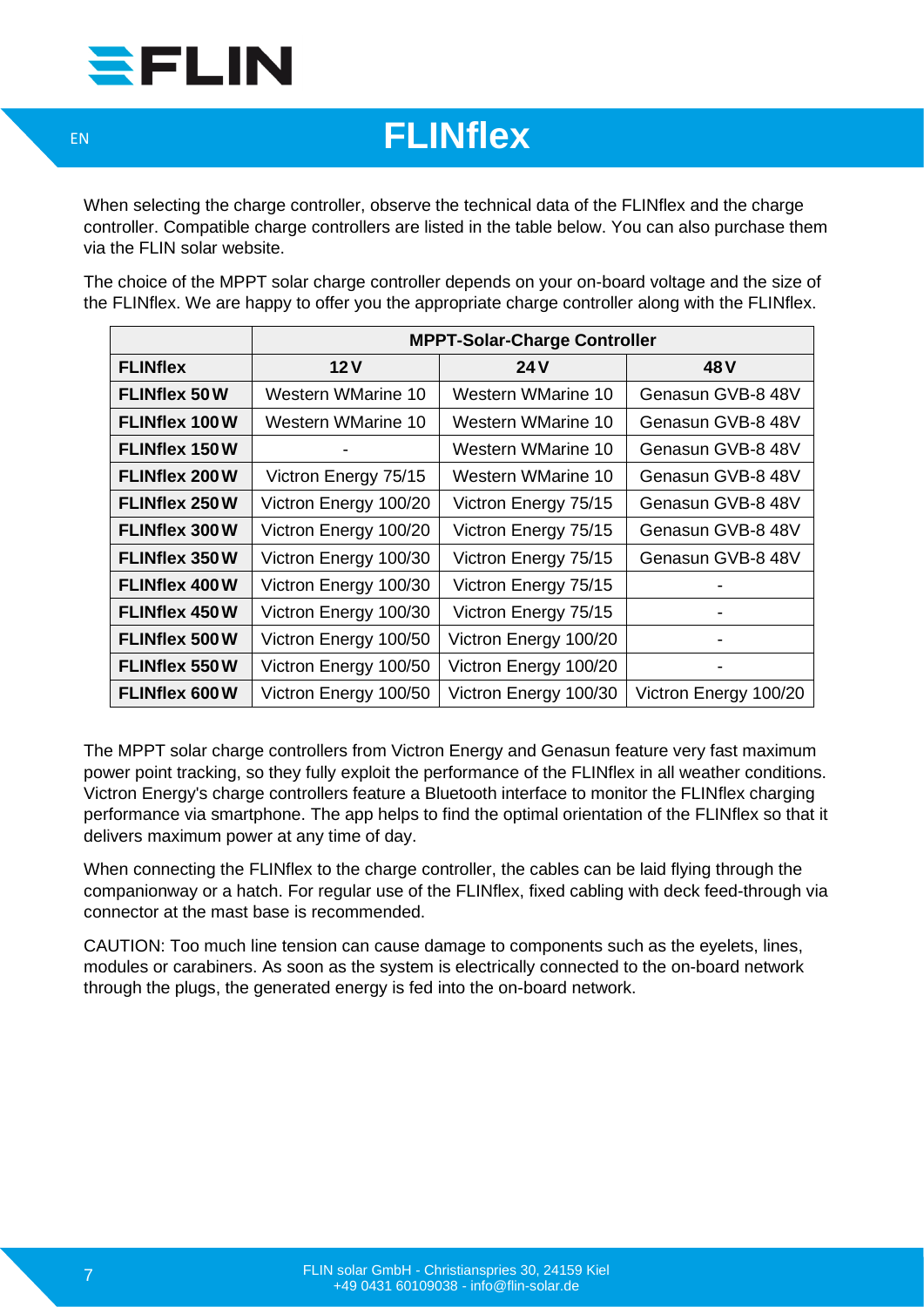

### <span id="page-8-0"></span>9 Debugging

| <b>Error</b>                                               | <b>Cause</b>                                                                                                                                | <b>Solution</b>                                                                                      |
|------------------------------------------------------------|---------------------------------------------------------------------------------------------------------------------------------------------|------------------------------------------------------------------------------------------------------|
| <b>FLINflex does not</b><br>supply Energy                  | Electrical connection faulty<br>$\bullet$<br>No/too little light output on<br>the system<br>Module damaged                                  | Check plug<br>٠<br>Check cables<br>Check modules for shadows                                         |
| <b>FLINflex provides</b><br>only small<br>electrical power | Little light output on the<br>$\bullet$<br>system<br>Electrical connection is faulty<br>$\bullet$<br>Battery is defective<br>Module damaged | Clarify shading/covering of the<br>modules<br>Check cables and plugs for<br>defects<br>Check battery |

EN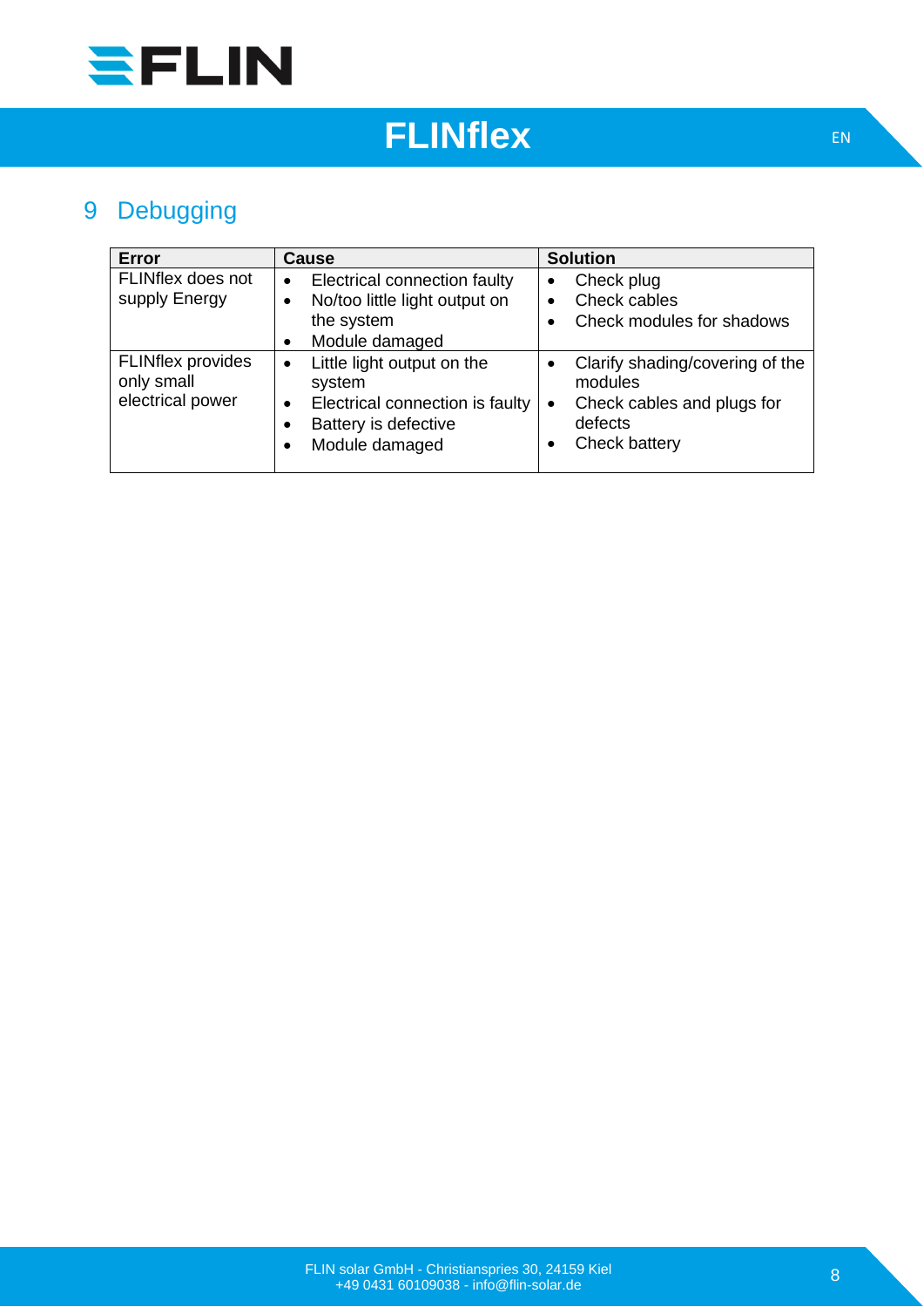

EN

### **FLINflex**

### <span id="page-9-0"></span>10 Safety instructions

#### **To prevent personal injury and to avoid malfunctions, be sure to follow these instructions:**

- This system is not intended for use by persons with reduced physical, mental or sensory capabilities (including children), or by persons who do not know the system, unless they do so under supervision or in accordance with the system operating instructions provided by the person responsible for safety.
- Ensure that children do not play with the system.
- Before commissioning, make sure that the available technical data are suitable for the controller and the on-board power supply.
- Make sure that you only plug the output lines into a suitable on-board socket.
- Never pull on the lines, but always grasp the plug to pull it out of a socket.
- If the leads are damaged, do not continue to use the system.
- Do not run the cables over sharp corners and edges or hot surfaces.
- Do not use the system with damaged leads or damaged plugs or after the system has malfunctioned.
- Store the system protected from the elements such as wind, rain, humidity and moisture.
- Never connect the device with wet or damp hands.
- Always take care, especially during assembly and disassembly, not to be injured by moving parts.
- During assembly and disassembly, be careful not to get caught or crushed in parts.
- Do not disregard the safety rules, even after repeated use!

#### **Electrical safety**

- The connection plug of the solar system must fit into the coupling socket. The plug must not be modified. Do not use approved adapter plugs!
- Do not misuse the connection cable.
- Keep the connection cable away from heat, oil, sharp edges or moving parts.

#### **Service**

- Have your system repaired only by qualified personnel and only with original spare parts.
- Regularly inspect live cables or lines for insulation faults, breaks or loose connections. Immediately repair any defects that occur.
- The device does not contain any parts that can be replaced by the user.
- Non-observance can lead to personal injury and material damage.
- Do not use solvents or harsh household cleaners for cleaning.
- The warranty period is 24 months from the date of purchase upon presentation of the sales receipt or invoice.
- The warranty becomes void if the device is not used for its intended purpose, if it is operated outside the technical specifications, if it is operated improperly or if it is tampered with by third parties. No liability will be assumed for any resulting damage. The exclusion of liability also extends to any service work carried out by third parties and not commissioned by us in writing.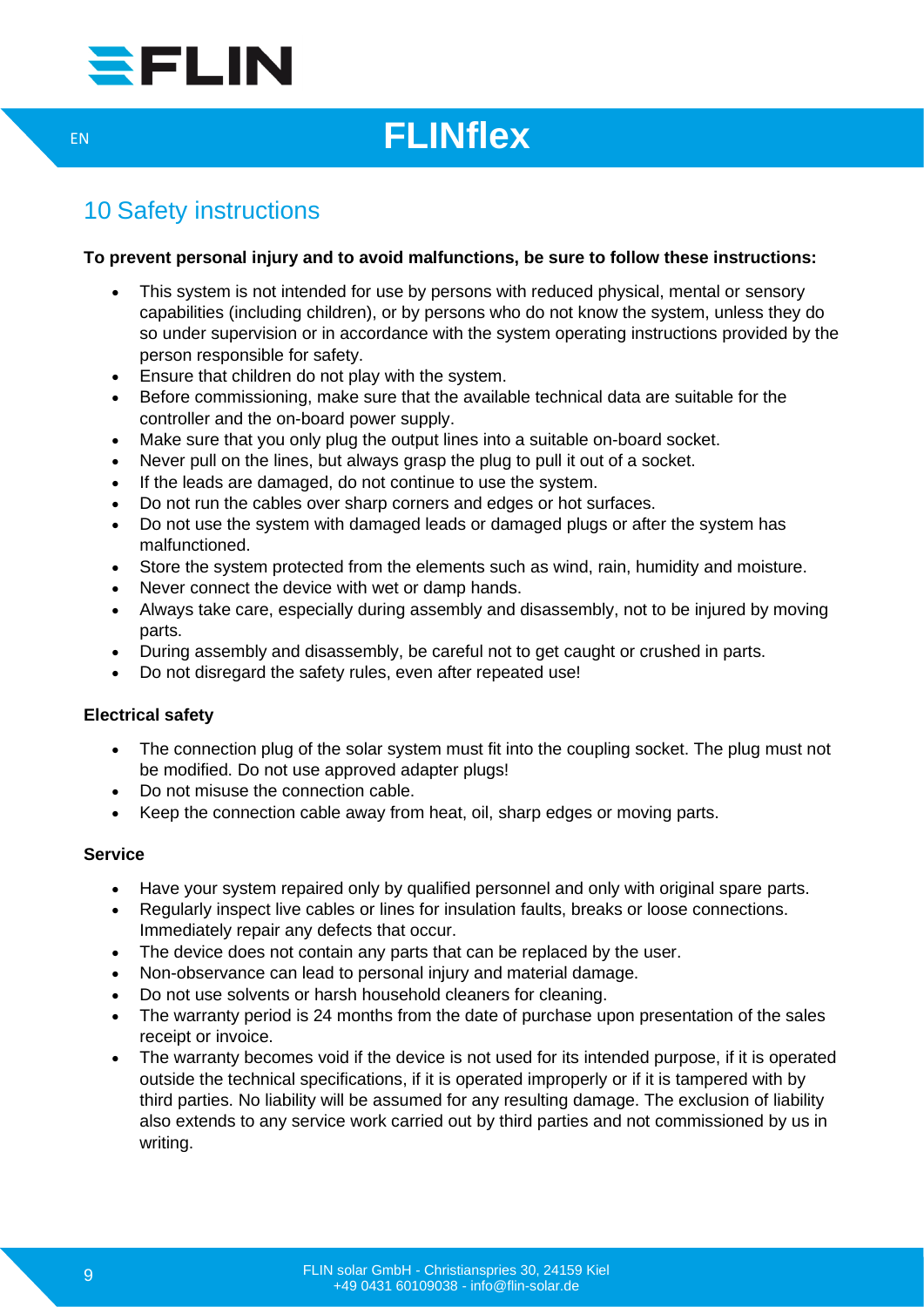

#### <span id="page-10-0"></span>11 Important notes of disposal

This device has been marked with the WEEE symbol of a crossed-out wheeled garbage can in accordance with the European Directive 2012/19/EC or 2002/96/EC. This marking informs that this device must not be disposed of together with other household waste after the end of the usage period. The user is obliged to take the device to a collection point for waste electrical equipment. Proper handling of electrical and electronic waste helps reduce harmful consequences for the environment. Competent authorities have further information available.

#### <span id="page-10-1"></span>12 Declaration of comformity



FLIN solar GmbH hereby declares that the products bearing the name FLINflex are in compliance with the RoHS Directive 2011/65/EU.

Management: Hochfeldt / Näthke



The product must not be disposed of with household waste.



The product is RoHS compliant. It therefore complies with Directive 2011/65/EU on the restriction of hazardous substances in electrical and electronic equipment.

Misprints, errors and technical changes reserved. All rights reserved, in particular the right of reproduction.

Made in Germany by

FLIN solar GmbH

- Address: Christianspries 30, D-24159 Kiel
- Phone: +49 (0) 431 60109038
- Mobile: +49 (0) 151 59215502
- E-mail: [info@flin-solar.de](mailto:info@flin-solar.de)
- Website: [www.flin-solar.de](http://www.flin-solar.de/)

EN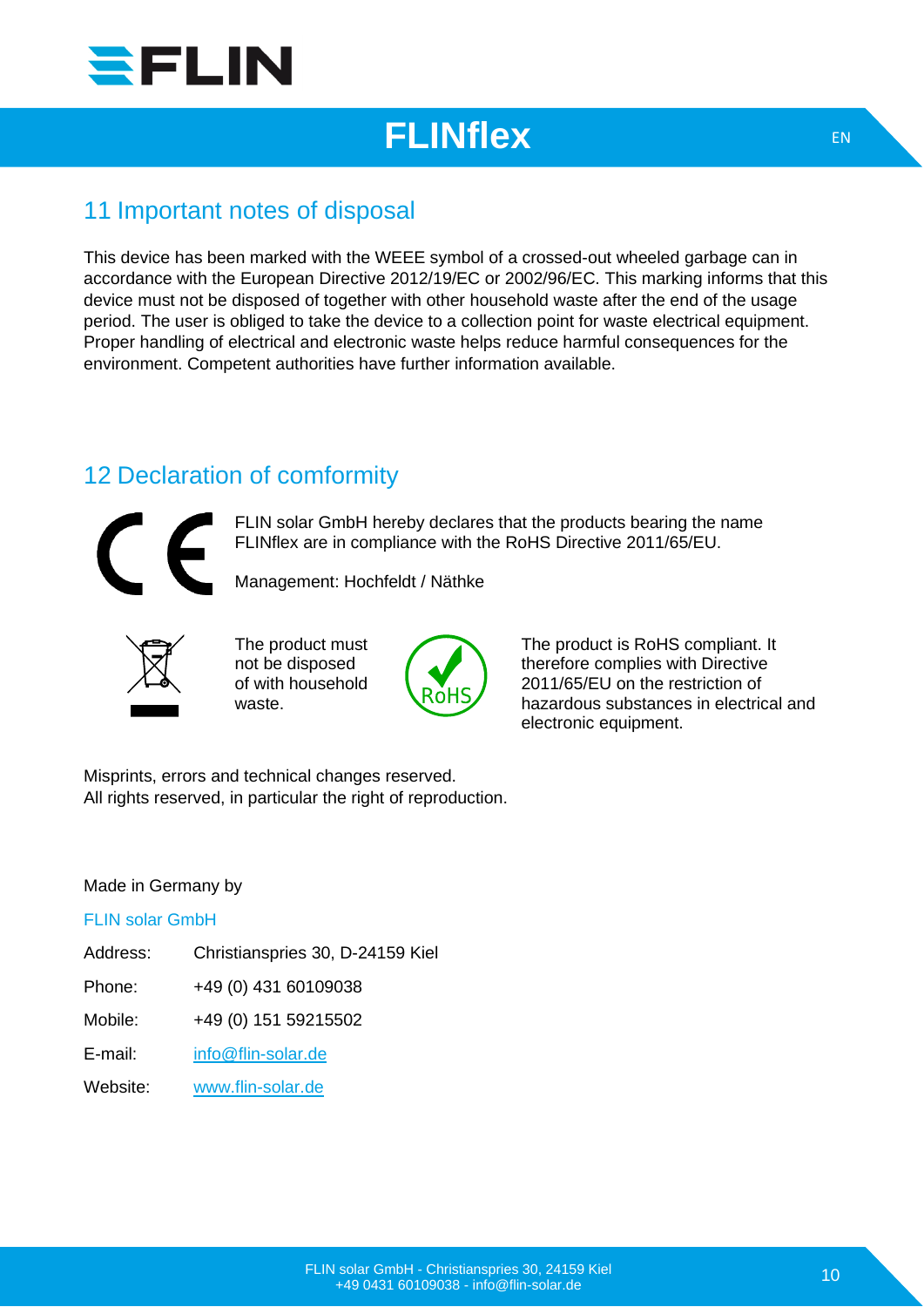

### **BEDIENUNGSANLEITUNG UND SICHERHEITSHINWEISE**

Sehr geehrte Kundin, sehr geehrter Kunde,

vielen Dank und herzlichen Glückwunsch zu dem Erwerb des FLINflex! Sie können nun ohne Geräuschemissionen unabhängig vom Stromnetz an abgelegenen Orten, vor Anker oder während Sie mit ihrem elektrischen Motor fahren, die Energie der Sonne für sich effizient umsetzen und nutzen!

**Bitte lesen Sie die Bedienungsanleitung und Sicherheitshinweise aufmerksam durch, bevor Sie das Produkt in Gebrauch nehmen. Befolgen Sie die aufgeführten Hinweise und Tipps, damit Sie Ihr FLINflex optimal einsetzen können.** 

Mit freundlichen Grüßen

Ihr FLIN Team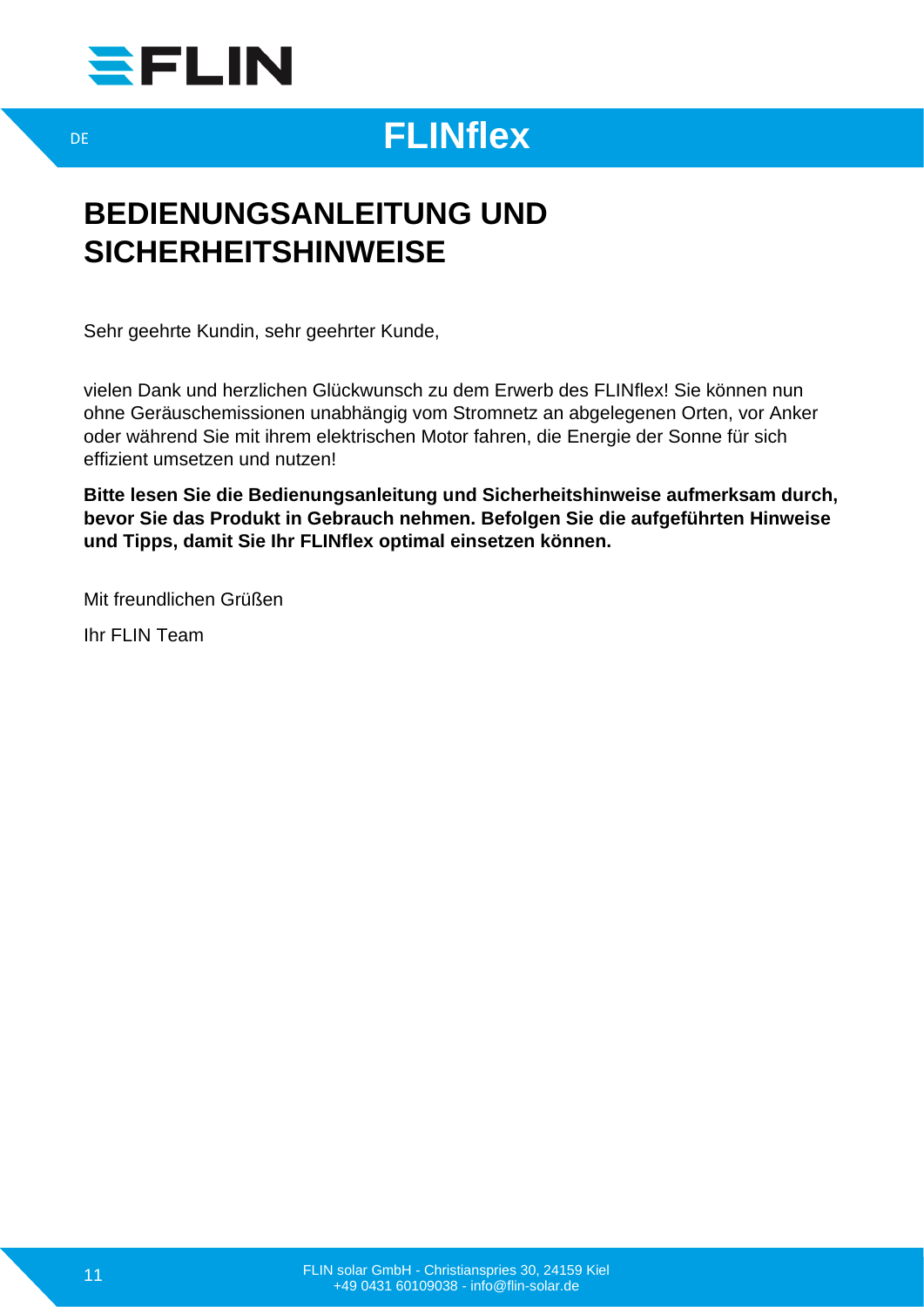

**DE** 

## **FLINflex**

### Inhalt der Bedienungsanleitung

| $\mathbf 1$    |         |  |  |  |  |
|----------------|---------|--|--|--|--|
| 2              |         |  |  |  |  |
| 3              |         |  |  |  |  |
| 4              |         |  |  |  |  |
| 5              |         |  |  |  |  |
| 6              |         |  |  |  |  |
|                | 6.1     |  |  |  |  |
|                | 6.2     |  |  |  |  |
| $\overline{7}$ |         |  |  |  |  |
|                | 7.1     |  |  |  |  |
|                | 7.2     |  |  |  |  |
|                | 7.3     |  |  |  |  |
|                | 7.4     |  |  |  |  |
|                | 7.5     |  |  |  |  |
| 8              |         |  |  |  |  |
| 9              |         |  |  |  |  |
| 10             |         |  |  |  |  |
| 11             |         |  |  |  |  |
|                | $12 \,$ |  |  |  |  |

### <span id="page-12-0"></span>1 Lieferumfang

- FLINflex
- Bedienungsanleitung  $\bullet$

### <span id="page-12-1"></span>2 Zusätzlich benötigt

- MPPT-Regler abgestimmt auf die Leistung des FLINflex und auf Ihr Bordnetz
- Anschluss vom Regler zum FLINflex: Decksdurchführung oder MC4-Verlängerungskabel
- Anschluss vom Regler zur Batterie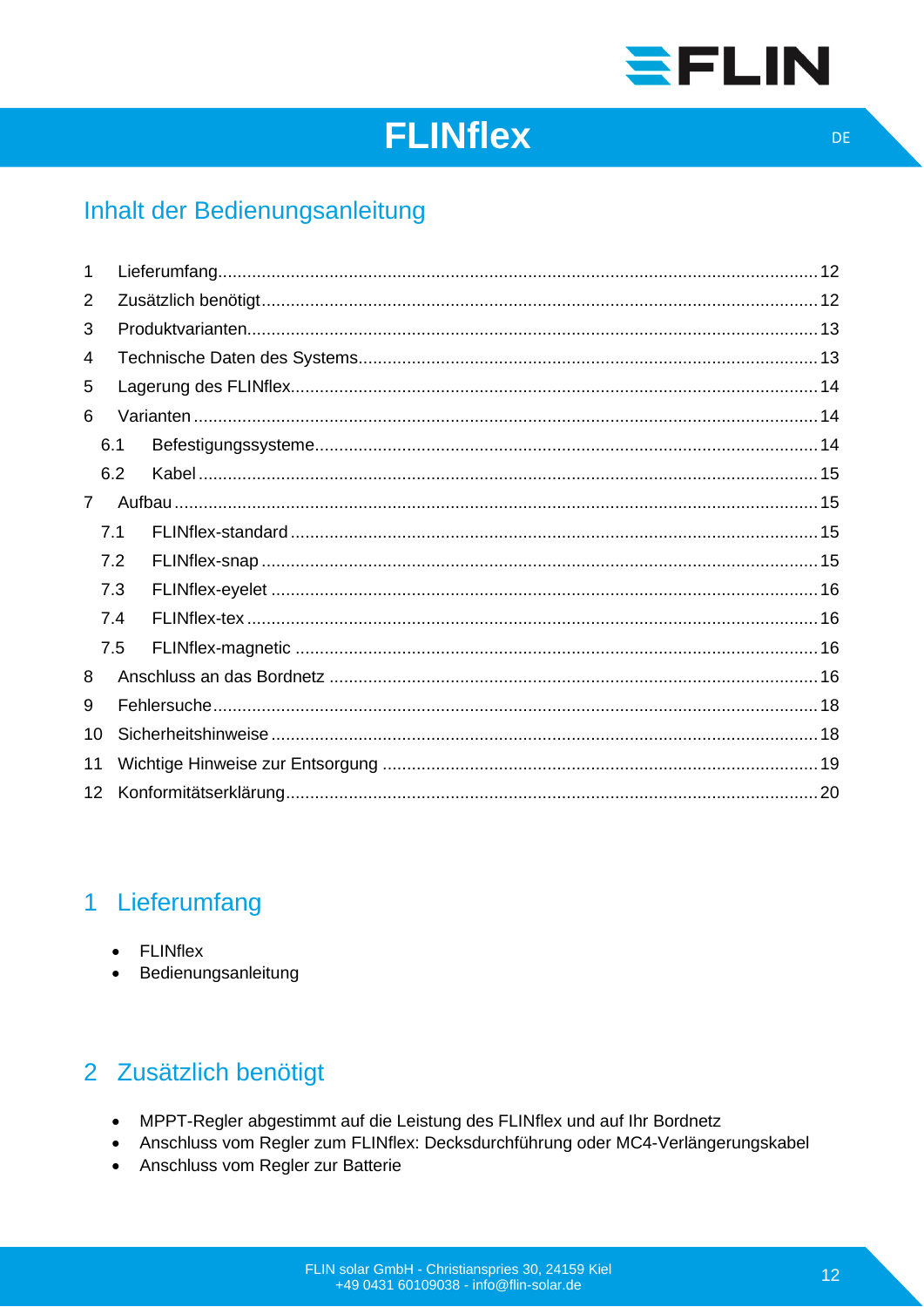

#### <span id="page-13-0"></span>3 Produktvarianten

• FLINflex 50W

DE

- FLINflex 100W
- FLINflex Custom

### <span id="page-13-1"></span>4 Technische Daten des Systems

| Modell*           | 50W Panel                     | 100W Panel                             |  |
|-------------------|-------------------------------|----------------------------------------|--|
| Abmessungen       | 565 mm x 535 mm<br>$x 1,5$ mm | 1045 mm x 535 mm<br>$x 1,5 \text{ mm}$ |  |
| Kabellänge        | 1000 mm                       |                                        |  |
| <b>Steckertyp</b> | MC4                           |                                        |  |
| <b>Gewicht</b>    | 830g                          | 1450g                                  |  |
| Leistung          | 50W                           | 100W                                   |  |
| Voc               | 6,4V                          | 12,9V                                  |  |
| $_{\rm lsc}$      | 9,7A                          |                                        |  |
| <b>VMPP</b>       | 5,6V                          | 11,3V                                  |  |
| <b>IMPP</b>       |                               | 8,9A                                   |  |
| <b>Schutzart</b>  | <b>IP67</b>                   |                                        |  |

\*Es besteht zusätzlich die Möglichkeit, ein angepasstes Solarpanel zu fertigen. Die Parameter können je nach Konfiguration abweichen.

Hinweis: Die aufgeführten Daten sind Richtwerte, die einer produktionsbedingten Toleranz unterliegen.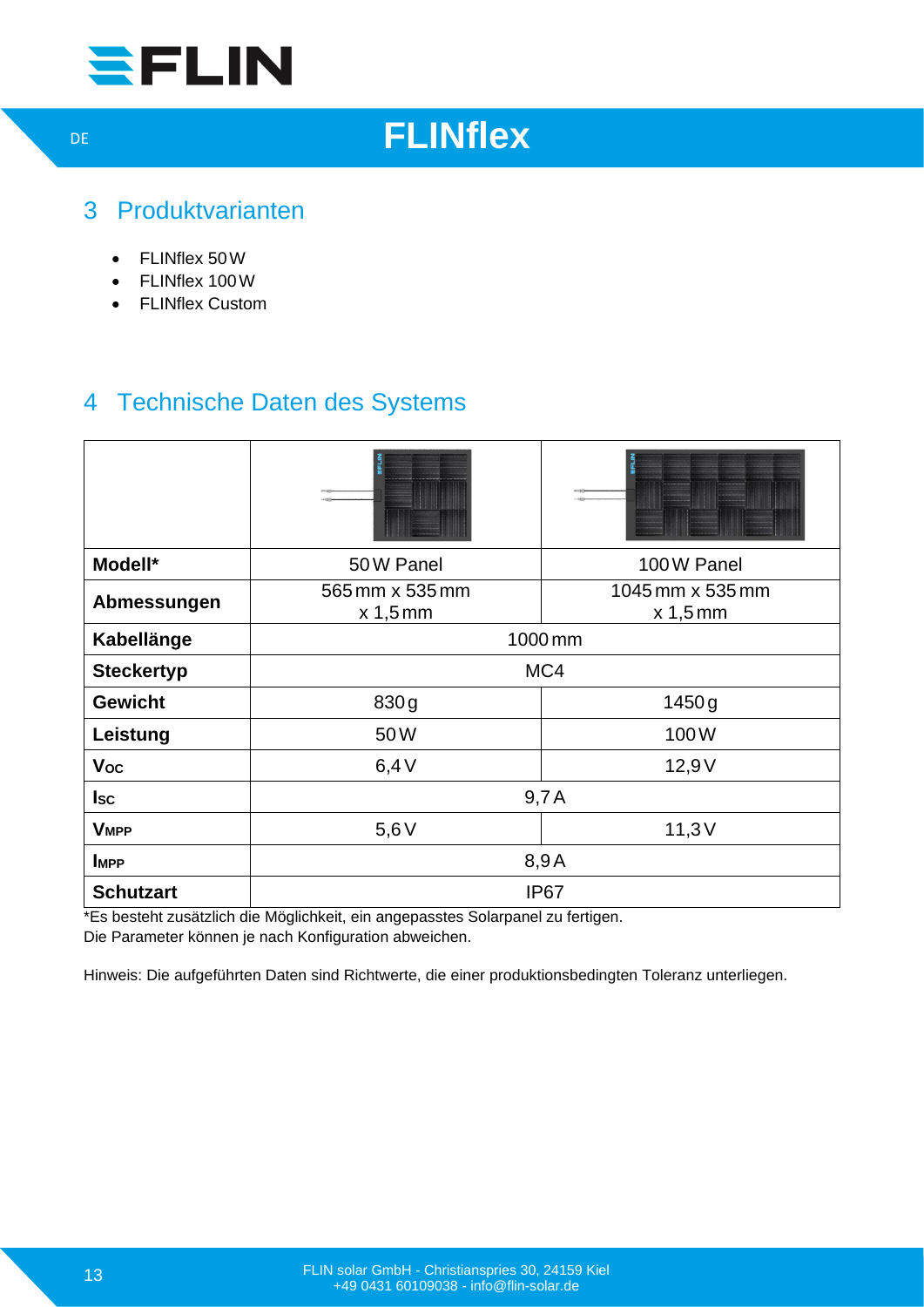

DE

## **FLINflex**

### <span id="page-14-0"></span>5 Lagerung des FLINflex

Lagern Sie das FLINflex an einem trockenen Ort, wenn es nicht benutzt wird. Achten Sie bei der Lagerung darauf, dass keine schweren und/oder scharfen Gegenstände auf dem FLINflex liegen oder gegen es drücken. Es dürfen keine Stoßbelastungen, z.B. im Stauraum durch Windengriff, Anker oder Cockpittisch, auf das FLINflex einwirken. Es wird empfohlen, den zusätzlich erhältlichen FLINbag in der entsprechenden Größe zu verwenden.





Abmessungen: **680mm x 565mm x 100mm 1150mm x 550mm x 130mm**

#### <span id="page-14-1"></span>6 Varianten

Die FLINflex-Serie ist durch verschiedene Befestigungssysteme und Kabelvarianten in hohem Maße anpassbar. Je nach Anwendung kann die passende Konfiguration gewählt werden.

#### <span id="page-14-2"></span>6.1 Befestigungssysteme

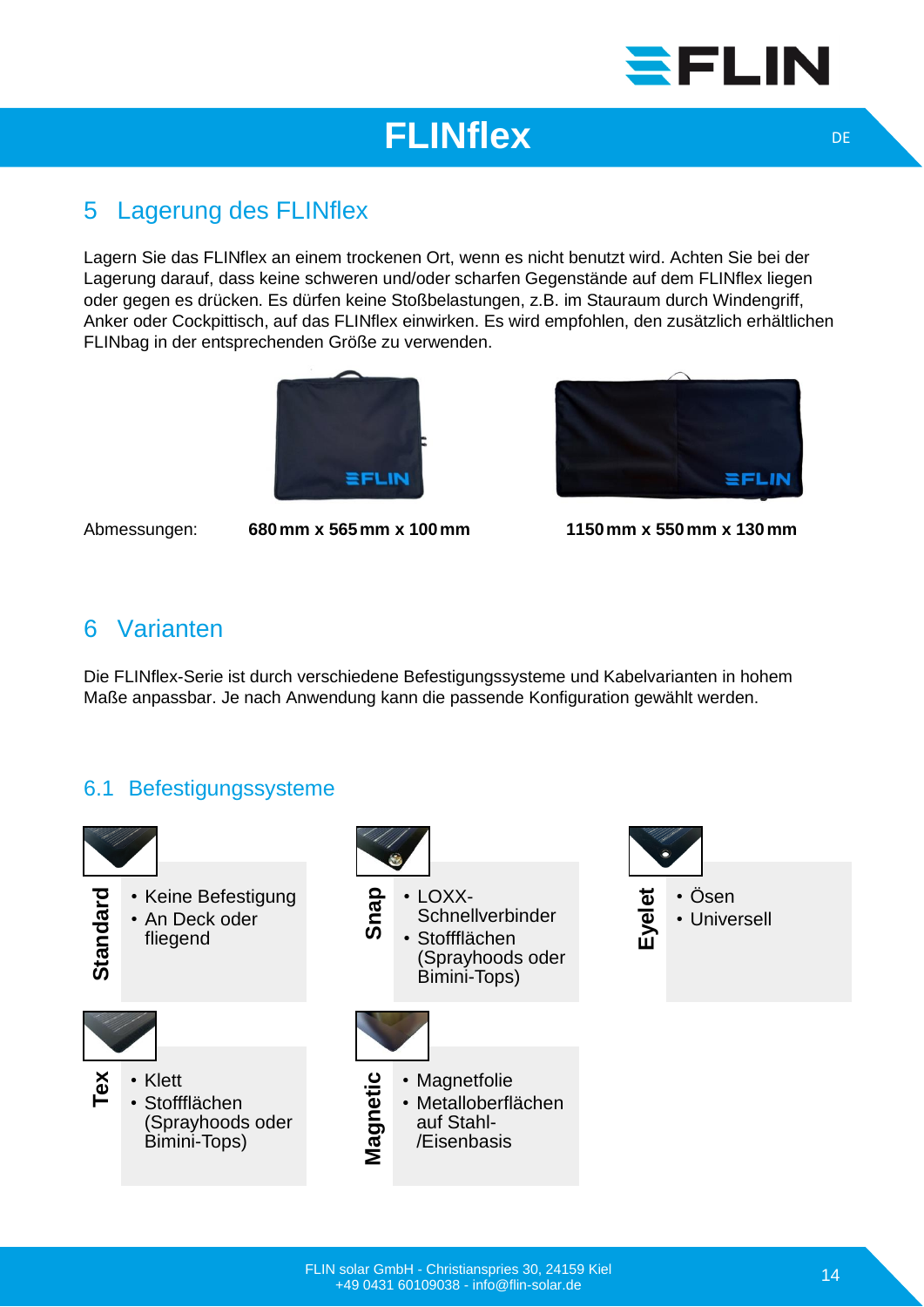

#### <span id="page-15-0"></span>6.2 Kabel

DE

Die Anschlusskabel der Solarmodule sind mit seewasserfesten MC4-Steckern ausgestattet und haben eine Standardlänge von 1m. Sie können zwischen verschiedenen Kabelvarianten wählen. Auf Anfrage können wir auch kundenspezifische Kabellängen liefern.



#### <span id="page-15-1"></span>7 Aufbau

Das FLINflex wird Ihnen als komplett montiertes System geliefert. Die Installation an Bord hängt von der gewählten Konfiguration ab. Die folgenden Erläuterungen sind daher nach den verschiedenen Montagesystemen unterteilt. Es wird empfohlen, die erste Inbetriebnahme bei Windstille und ohne Wellengang durchzuführen. Die Ausrichtung der FLIN-flex-Module sollte möglichst zur Sonne hin erfolgen. Liegt die Solarleistung unter 600W, können beliebig viele Module in Reihe geschaltet werden. Es können auch FLIN-Solarmodule unterschiedlicher Größe miteinander kombiniert werden. Ein Anschlussbeispiel finden Sie im Downloadbereich unserer Website.

#### <span id="page-15-2"></span>7.1 FLINflex-standard

Der FLINflex standard hat keine weiteren Befestigungsmöglichkeiten. Er kann z.B. über den ca. 25 mm breiten Rand mit dem Deck verschraubt oder fliegend verwendet werden. Wichtig ist, dass bei der Verschraubung ein Mindestabstand von 10 mm zur Solarzelle berücksichtigt wird. So können Beschädigungen und die daraus resultierende Minderung der Solarleistung vermieden werden.

#### <span id="page-15-3"></span>7.2 FLINflex-snap

Das FLINflex-snap wird vorzugsweise auf Stoffflächen wie Sprayhoods oder Bimini-Tops eingesetzt. Lassen Sie dazu von Ihrem Segelmacher die Loxx-Verbinder an den gewünschten Stellen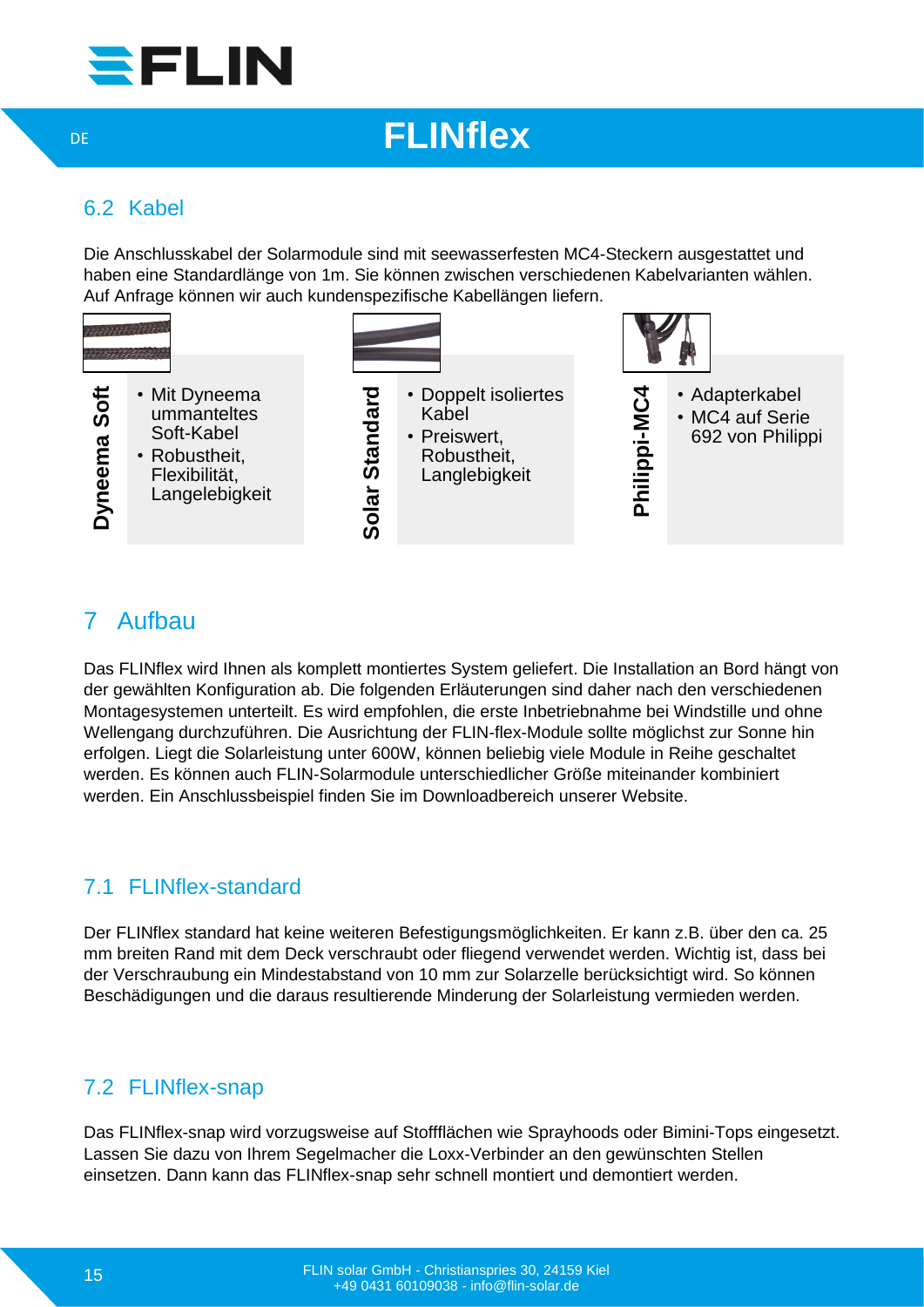# FLIN

DE

## **FLINflex**

#### <span id="page-16-0"></span>7.3 FLINflex-eyelet

Am Solarpanel angebrachte Ösen ermöglichen einen universellen Einsatz an Bord. Sie können die Module zum Beispiel mit Seilen an jedem beliebigen Ort befestigen und zur Sonne ausrichten.

#### <span id="page-16-1"></span>7.4 FLINflex-tex

Das FLINflex-tex kann mit Klettverschluss an Ihrer Sprayhood oder anderen Textilien befestigt werden. Lassen Sie Ihren Segelmacher die beiliegenden Klettlaschen auf die gewünschte Fläche nähen. Dann kann das FLINflex-tex sehr schnell montiert und demontiert werden.

#### <span id="page-16-2"></span>7.5 FLINflex-magnetic

Durch die Magnetfolie auf der Rückseite des Solarmoduls findet das FLINflex-magnetic auf jeder stahl- oder eisenbasierten Metalloberfläche Halt: Je nach Sonnenstand kann es zum Beispiel an der Autotür oder beim Camping auf dem Dach befestigt werden. Für eine unabhängige Stromversorgung können bei Bedarf auch die Flächen eines Containers bestückt werden, ohne die Panels fest zu montieren.

#### <span id="page-16-3"></span>8 Anschluss an das Bordnetz

Über MC4 oder die Serie 692 von Philippi-Steckverbinder kann das FLINflex an den Laderegler und damit an das Bordnetz Ihrer Segelyacht angeschlossen werden.

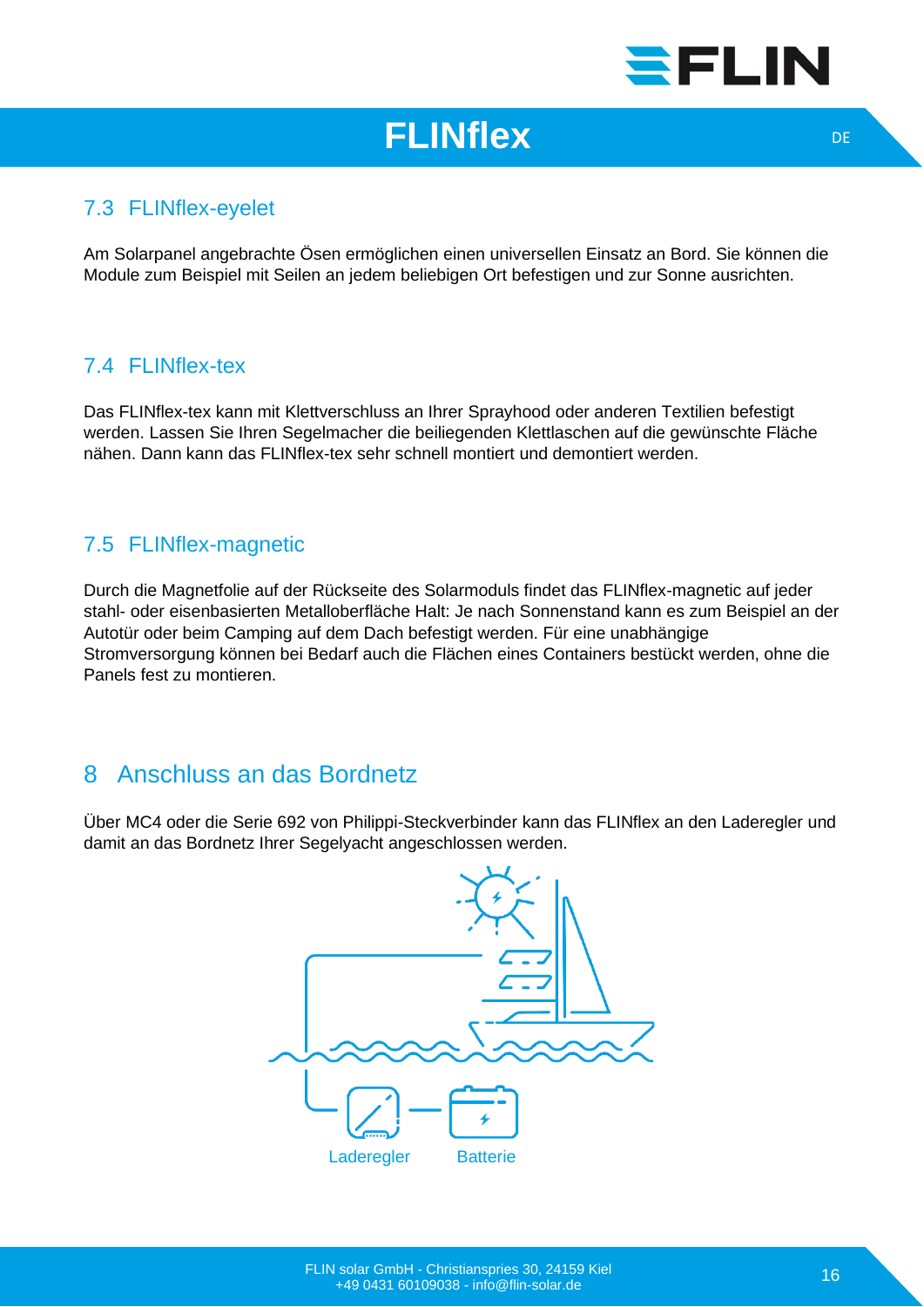

Beachten Sie bei der Auswahl des Ladereglers die technischen Daten des FLINflex und des Ladereglers. Kompatible Laderegler sind in der untenstehenden Tabelle aufgeführt. Sie können diese auch über die FLIN Solar-Website beziehen.

Die Wahl des MPPT-Solarladereglers ist abhängig von Ihrer Bordspannung und der Größe des FLINflex. Gerne bieten wir Ihnen den passenden Laderegler zusammen mit dem FLINflex an.

|                      | <b>MPPT-Solarladeregler</b> |                       |                       |
|----------------------|-----------------------------|-----------------------|-----------------------|
| <b>FLINflex</b>      | 12V                         | 24 V                  | 48 <sub>V</sub>       |
| <b>FLINflex 50W</b>  | Western WMarine 10          | Western WMarine 10    | Genasun GVB-8 48V     |
| <b>FLINflex 100W</b> | Western WMarine 10          | Western WMarine 10    | Genasun GVB-8 48V     |
| <b>FLINflex 150W</b> |                             | Western WMarine 10    | Genasun GVB-8 48V     |
| <b>FLINflex 200W</b> | Victron Energy 75/15        | Western WMarine 10    | Genasun GVB-8 48V     |
| <b>FLINflex 250W</b> | Victron Energy 100/20       | Victron Energy 75/15  | Genasun GVB-8 48V     |
| <b>FLINflex 300W</b> | Victron Energy 100/20       | Victron Energy 75/15  | Genasun GVB-8 48V     |
| <b>FLINflex 350W</b> | Victron Energy 100/30       | Victron Energy 75/15  | Genasun GVB-8 48V     |
| <b>FLINflex 400W</b> | Victron Energy 100/30       | Victron Energy 75/15  |                       |
| <b>FLINflex 450W</b> | Victron Energy 100/30       | Victron Energy 75/15  |                       |
| <b>FLINflex 500W</b> | Victron Energy 100/50       | Victron Energy 100/20 | $\blacksquare$        |
| <b>FLINflex 550W</b> | Victron Energy 100/50       | Victron Energy 100/20 |                       |
| <b>FLINflex 600W</b> | Victron Energy 100/50       | Victron Energy 100/30 | Victron Energy 100/20 |

Die MPPT-Solarladeregler von Victron Energy und Genasun verfügen über ein sehr schnelles Maximum Power Point Tracking, sodass sie die Leistung des FLINflex bei allen Wetterbedingungen voll ausschöpfen. Die Laderegler von Victron Energy verfügen über eine Bluetooth-Schnittstelle zur Überwachung der FLINflex-Ladeleistung per Smartphone. Die App hilft dabei, die optimale Ausrichtung des FLINflex zu finden, so dass er zu jeder Tageszeit maximale Leistung liefert.

Beim Anschluss des FLINflex an den Laderegler können die Kabel fliegend durch den Niedergang oder eine Luke verlegt werden. Für den regelmäßigen Einsatz des FLINflex wird eine feste Verkabelung mit Decksdurchführung über einen Stecker am Mastfuß empfohlen.

ACHTUNG: Eine zu hohe Leinenspannung kann zu Schäden an Komponenten wie Ösen, Leinen, Modulen oder Karabinern führen. Sobald das System über die Stecker elektrisch mit dem Bordnetz verbunden ist, wird die erzeugte Energie in das Bordnetz eingespeist.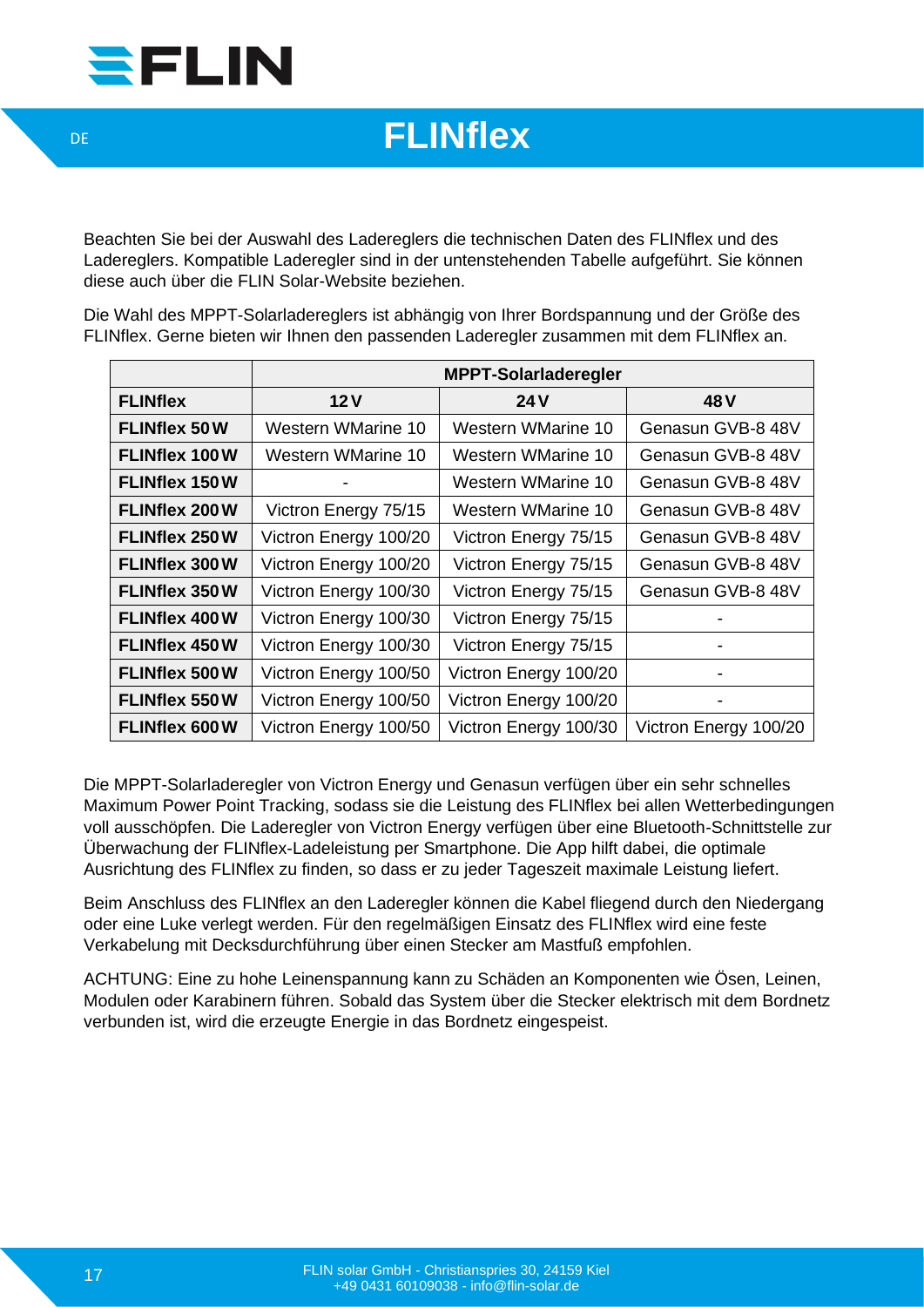

DE

## **FLINflex**

#### <span id="page-18-0"></span>9 Fehlersuche

| <b>Fehler</b>                                                 | <b>Ursache</b>                                                                                                                     | Lösung                                                                                                        |
|---------------------------------------------------------------|------------------------------------------------------------------------------------------------------------------------------------|---------------------------------------------------------------------------------------------------------------|
| <b>FLINflex liefert</b><br>keine Energie                      | Elektrische Verbindung<br>fehlerhaft<br>keine/zu wenig Lichtleistung<br>auf dem System<br>Module beschädigt                        | Stecker überprüfen<br>Kabel überprüfen<br>Module auf Verschattungen<br>überprüfen                             |
| <b>FLINflex liefert nur</b><br>kleine elektrische<br>Leistung | Wenig Lichtleistung auf dem<br>$\bullet$<br>System<br>Elektrische Verbindung<br>fehlerhaft<br>Akku ist defekt<br>Module beschädigt | Verschattungen/Abdeckungen<br>der Module klären<br>Kabel und Stecker auf<br>Defekte überprüfen<br>Akku prüfen |

#### <span id="page-18-1"></span>10 Sicherheitshinweise

**Um Schäden für Personen zu vermeiden und zur Vermeidung von Fehlfunktionen beachten Sie unbedingt diese Hinweise:**

- Dieses System ist nicht für eine Bedienung durch Personen mit eingeschränkten physischen, psychischen bzw. sensorischen Fähigkeiten (darunter Kinder) bzw. Personen ohne Kenntnis des Systems vorgesehen, es sei denn, dies erfolgt unter Aufsicht oder gemäß der Bedienungsanleitung des Systems, die durch die für die Sicherheit verantwortliche Person übergeben wurde.
- Es ist dafür zu sorgen, dass Kinder nicht mit dem System spielen.
- Vergewissern Sie sich vor Inbetriebnahme, dass die vorhandenen technischen Daten auf den Regler und das Bordnetz abgestimmt sind.
- Achten Sie darauf, dass Sie die Ausgangsleitungen nur in eine geeignete Bordsteckdose stecken.
- Ziehen Sie nie an den Leitungen, sondern fassen Sie stets den Stecker an, um diesen aus einer Steckdose zu ziehen.
- Bei Beschädigungen der Leitungen darf das System nicht weiter benutzt werden.
- Führen Sie die Leitungen nicht über scharfe Ecken und Kanten oder heiße Oberflächen.
- Benutzen Sie das System nicht mit beschädigten Leitungen oder beschädigten Steckern oder nachdem das System Fehlfunktionen aufzeigt.
- Lagern Sie das System geschützt vor Witterungseinflüssen wie Wind, Regen, Feuchtigkeit und Nässe.
- Schließen Sie das Gerät niemals mit feuchten oder nassen Händen an.
- Passen Sie stets auf, insbesondere beim Auf- und Abbau, nicht von sich bewegenden Teilen verletzt zu werden.
- Passen Sie beim Auf- und Abbau auf, sich nicht in den Klemmen oder Sonstigem zu klemmen oder quetschen.
- Setzen Sie sich nicht über die Sicherheitsregeln hinweg, auch nicht nach vielfachem Gebrauch!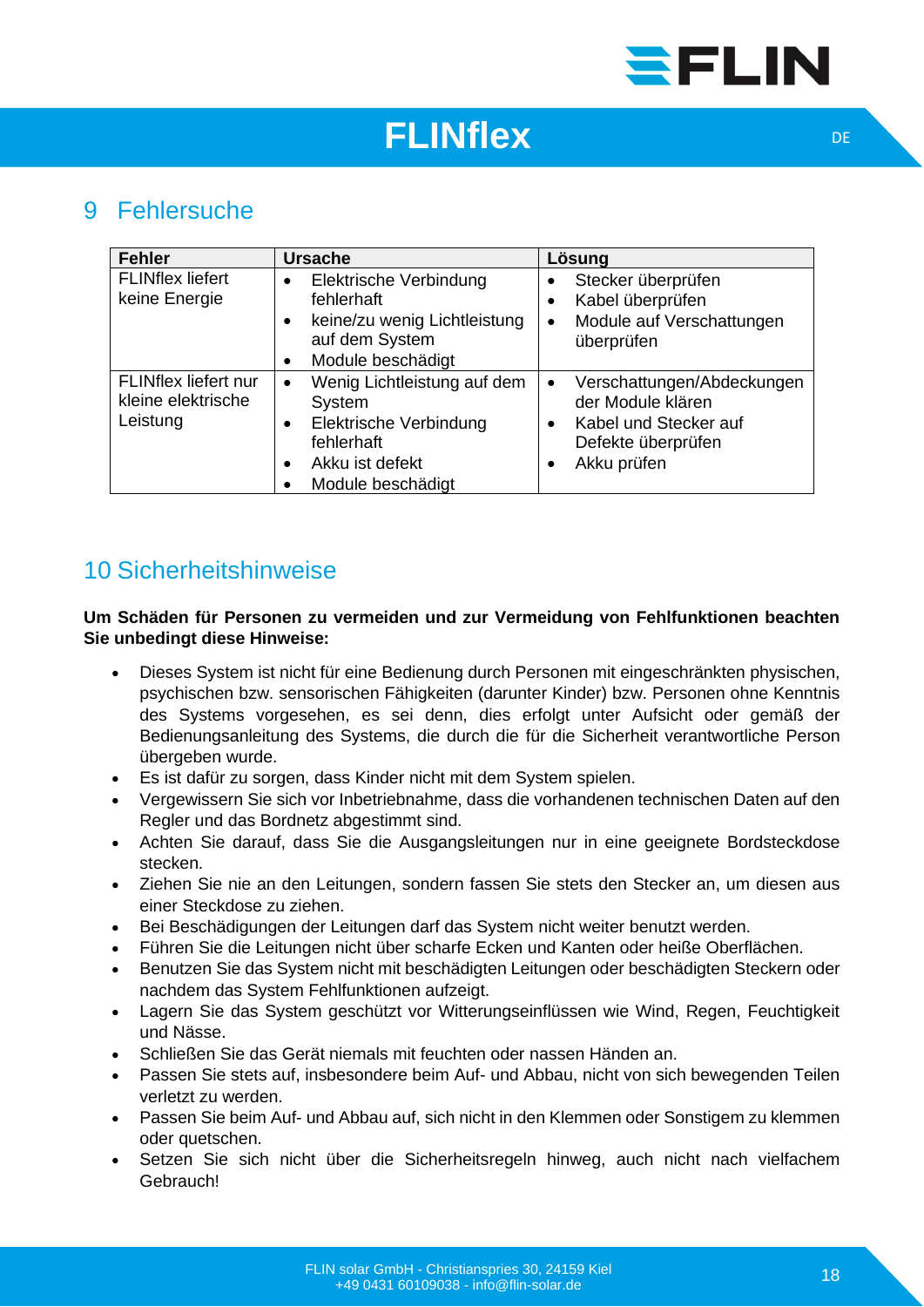

#### **Elektrosicherheit**

- Der Anschlussstecker des Solarsystems muss in die Kupplungsdose passen. Der Stecker darf nicht verändert werden. Verwenden Sie keine zugelassenen Adapterstecker!
- Zweckentfremden Sie die Anschlussleitung nicht.
- Halten Sie die Anschlussleitung fern von Hitze, Öl, scharfen Kanten oder sich bewegenden Teilen.

#### **Service**

DE

- Lassen Sie Ihr System nur von qualifiziertem Fachpersonal und nur mit Originalersatzteilen reparieren.
- Untersuchen Sie Spannungsführende Kabel oder Leitungen regelmäßig auf Isolationsfehler, Bruchstellen oder gelockerte Anschlüsse. Auftretende Mängel unverzüglich beheben.
- Das Gerät enthält keine vom Anwender auswechselbaren Teile.
- Nichtbeachtung kann zu Personen- und Materialschäden führen.
- Zum Reinigen weder Lösungsmittel noch scharfe Haushaltsreiniger verwenden.
- Die Gewährleistung beträgt 24 Monate ab Kaufdatum gegen Vorlage des Kassenbeleges bzw. der Rechnung.
- Bei nicht zweckbestimmter Anwendung des Gerätes, bei Betrieb außerhalb der technischen Spezifikationen, unsachgemäßer Bedienung oder Fremdeingriff erlischt die Gewährleistung. Für daraus entstandene Schäden wird keine Haftung übernommen. Der Haftungsausschluss erstreckt sich auch auf jegliche Service-Leistungen, die durch Dritte erfolgen und nicht von uns schriftlich beauftragt wurden.

### <span id="page-19-0"></span>11 Wichtige Hinweise zur Entsorgung

Dieses Gerät wurde entsprechend der Europäischen Richtlinie 2012/19/EG bzw. 2002/96/EG mit dem WEEE-Symbol einer durchgestrichenen Abfalltonne gekennzeichnet. Diese Kennzeichnung informiert darüber, dass dieses Gerät nach dem Ablauf des Nutzungszeitraumes nicht zusammen mit anderen Hausabfällen entsorgt werden darf. Der Nutzer ist verpflichtet, das Gerät an einer Sammelstelle für Elektro-Alt-Geräte abzugeben. Die richtige Vorgehensweise mit Elektro- und Elektronikschrott hilft bei der Verminderung schädlicher Folgen für die Umwelt. Zuständige Behörden halten weitere Informationen bereit.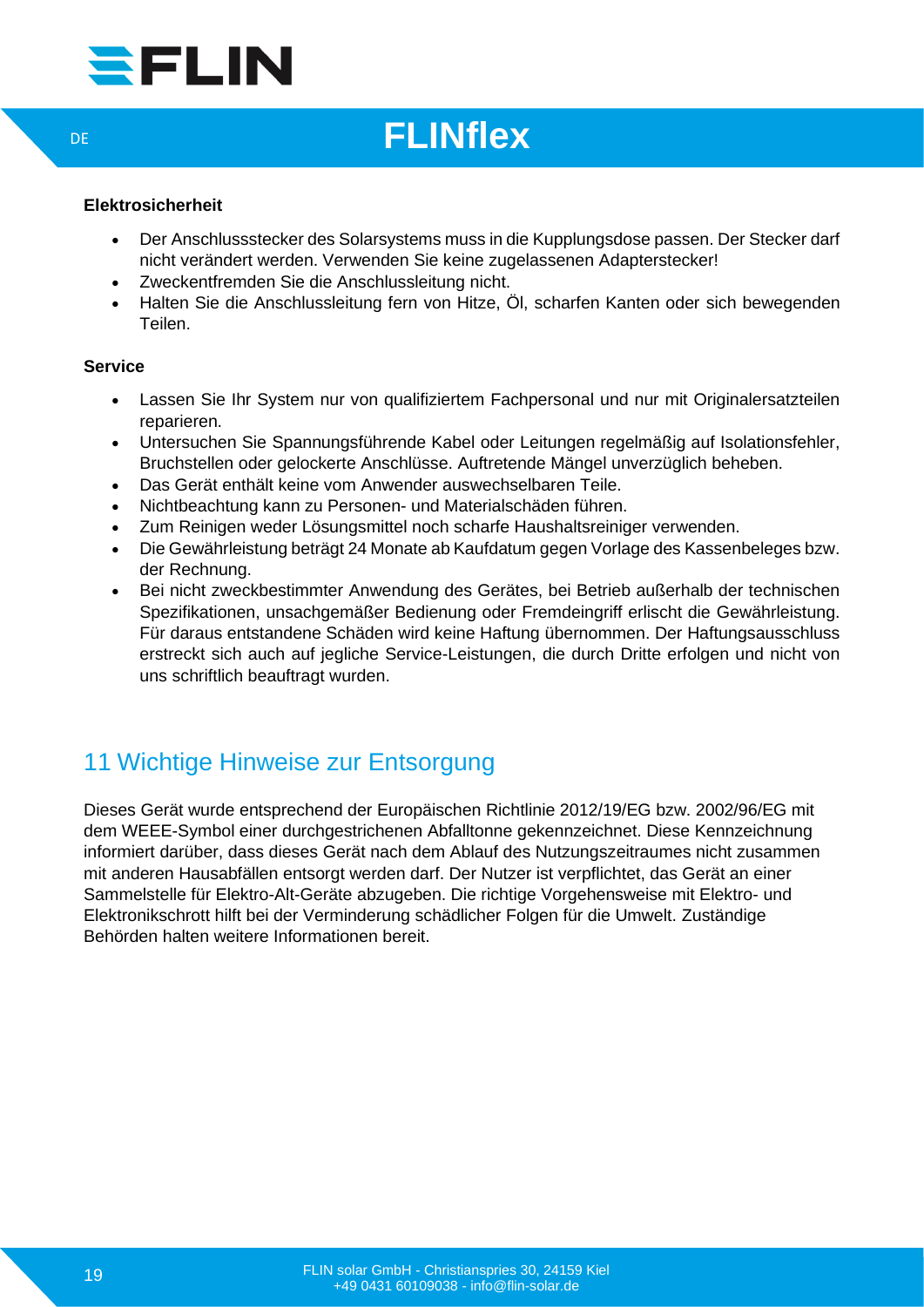# FLIN

DE

## **FLINflex**

#### <span id="page-20-0"></span>12 Konformitätserklärung



Die FLIN solar GmbH erklärt hiermit, dass die Produkte, die den Namen FLINflex tragen, mit der RoHS-Richtlinie 2011/65/EU konform sind.

Management: Hochfeldt / Näthke



Das Produkt darf nicht über den Hausmüll entsorgt werden.



Das Produkt ist RoHS-konform. Es entspricht somit der Richtlinie 2011/65/EU zur Beschränkung gefährlicher Stoffe in Elektro- und Elektronik-Geräten.

Druckfehler, Irrtum und technische Änderungen vorbehalten. Alle Rechte, insbesondere der Vervielfältigung sind vorbehalten.

Made in Germany by

#### FLIN solar GmbH

- Anschrift: Christianspries 30, D-24159 Kiel
- Telefon: +49 (0) 431 60109038

Mobil: +49 (0) 151 59215502

E-mail: [info@flin-solar.de](mailto:info@flin-solar.de)

Website: [www.flin-solar.de](http://www.flin-solar.de/)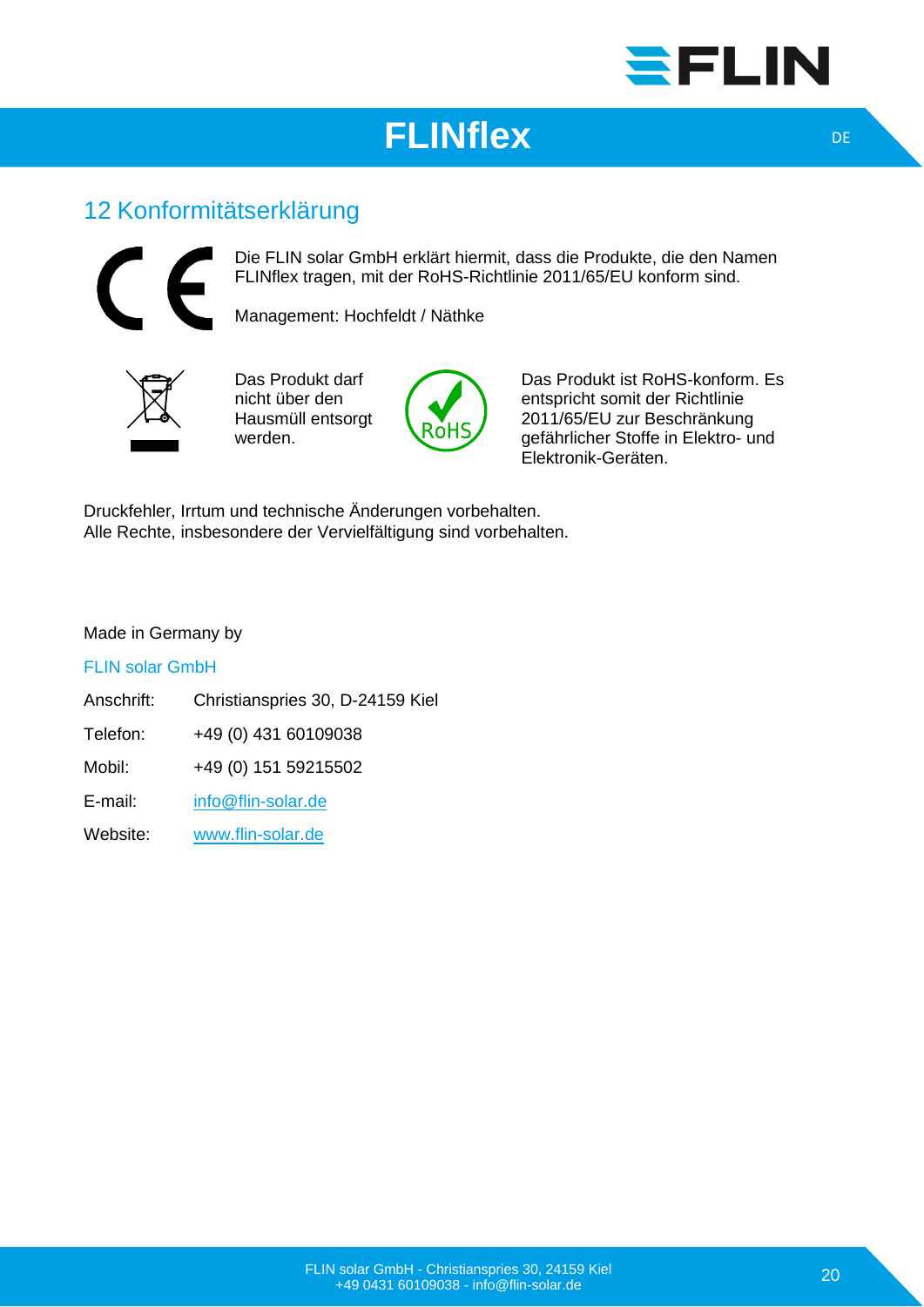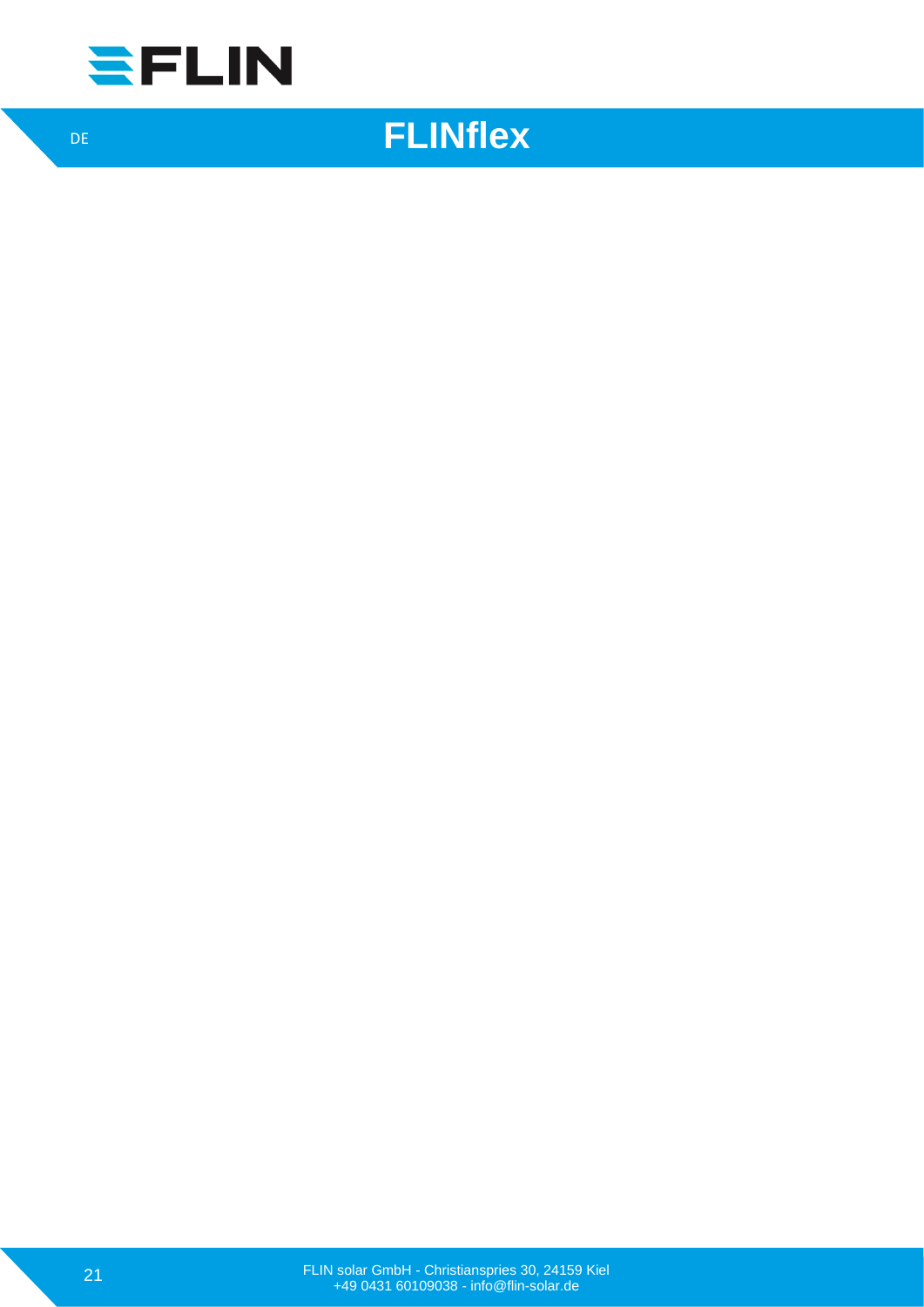